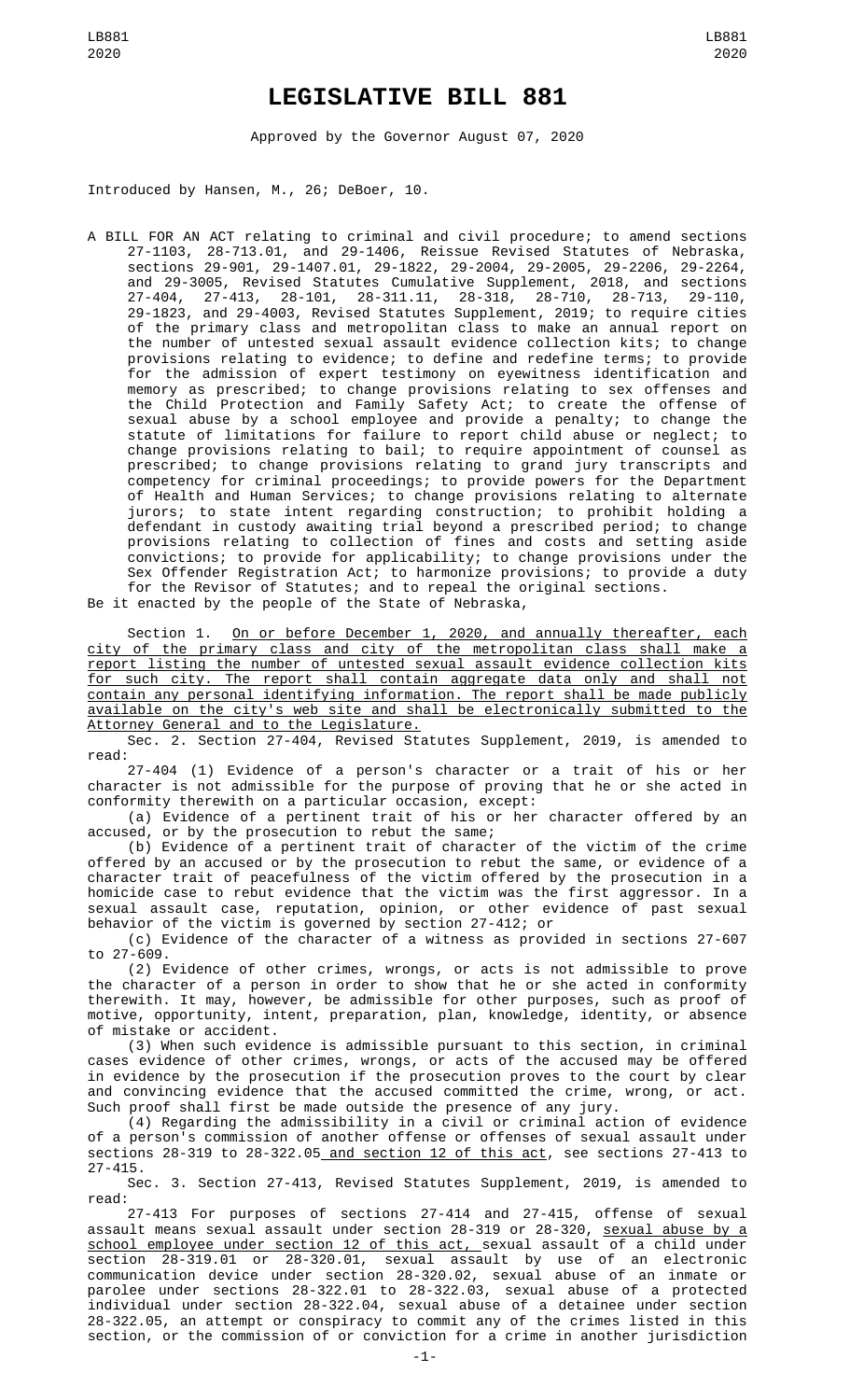that is substantially similar to any crime listed in this section.

Sec. 4. <u>The testimony of an expert witness regarding eyewitness</u> identification and memory may be admitted in any criminal or civil proceeding pursuant to the rules governing admissibility of evidence set forth in the Nebraska Evidence Rules.

Sec. 5. Section 27-1103, Reissue Revised Statutes of Nebraska, is amended to read:

27-1103 These rules and <u>section 4 of this act</u> <del>sections 27-412 to 27-415</del> may be known and cited as the Nebraska Evidence Rules.

Sec. 6. Section 28-101, Revised Statutes Supplement, 2019, is amended to read:

28-101 Sections 28-101 to 28-1357 and 28-1601 to 28-1603 and section 12 of <u>this act </u>shall be known and may be cited as the Nebraska Criminal Code.

Sec. 7. Section 28-311.11, Revised Statutes Supplement, 2019, is amended to read:

28-311.11 (1) Any victim of a sexual assault offense may file a petition and affidavit for a sexual assault protection order as provided in subsection (3) of this section. Upon the filing of such a petition and affidavit in support thereof, the court may issue a sexual assault protection order without bond enjoining the respondent from (a) imposing any restraint upon the person or liberty of the petitioner, (b) harassing, threatening, assaulting, molesting, attacking, or otherwise disturbing the peace of the petitioner, or (c) telephoning, contacting, or otherwise communicating with the petitioner. The sexual assault protection order shall specify to whom relief under this section was granted.

(2) The petition for a sexual assault protection order shall state the events and dates or approximate dates of acts constituting the sexual assault offense, including the most recent and most severe incident or incidents.

(3) A petition for a sexual assault protection order shall be filed with the clerk of the district court and the proceeding may be heard by the county court or the district court as provided in section 25-2740.

(4) A petition for a sexual assault protection order may not be withdrawn except upon order of the court. A sexual assault protection order shall specify that it is effective for a period of one year unless renewed pursuant to subsection (12) of this section or otherwise dismissed or modified by the court. Any person, except the petitioner, who knowingly violates a sexual assault protection order after service or notice as described in subdivision (9)(b) of this section shall be guilty of a Class I misdemeanor, except that any person convicted of violating such order who has a prior conviction for violating a sexual assault protection order shall be guilty of a Class IV felony.

(5)(a) Fees to cover costs associated with the filing of a petition for issuance or renewal of a sexual assault protection order or the issuance or service of a sexual assault protection order seeking only the relief provided by this section shall not be charged, except that a court may assess such fees and costs if the court finds, by clear and convincing evidence, that the statements contained in the petition were false and that the sexual assault protection order was sought in bad faith.

(b) A court may also assess costs associated with the filing of a petition for issuance or renewal of a sexual assault protection order or the issuance or service of a sexual assault protection order seeking only the relief provided by this section against the respondent.

(6) The clerk of the district court shall make available standard application and affidavit forms for issuance and renewal of a sexual assault protection order with instructions for completion to be used by a petitioner. Affidavit forms shall request all relevant information, including, but not limited to: A description of the most recent incident that was the basis for the application for a sexual assault protection order and the date or approximate date of the incident and, if there was more than one incident, the most severe incident and the date or approximate date of such incident. The clerk and his or her employees shall not provide assistance in completing the forms. The State Court Administrator shall adopt and promulgate the standard application and affidavit forms provided for in this section as well as the standard temporary ex parte and final sexual assault protection order forms and provide a copy of such forms to all clerks of the district courts in this state. Such standard temporary ex parte and final sexual assault protection order forms shall be the only forms used in this state.

(7) A sexual assault protection order may be issued or renewed ex parte without notice to the respondent if it reasonably appears from the specific facts shown by affidavit of the petitioner that irreparable harm, loss, or damage will result before the matter can be heard on notice. If a sexual assault protection order is not issued ex parte, the court shall immediately schedule an evidentiary hearing to be held within fourteen days after the filing of the petition, and the court shall cause notice of the application to be given to the respondent stating that he or she may show cause why such order should not be entered. Any notice provided to the respondent shall include notification that a court may treat a petition for a sexual assault protection order as a petition for a harassment protection order or a domestic abuse protection order if it appears from the facts that such other protection order is more appropriate and that the respondent shall have an opportunity to show cause as to why such protection order should not be entered. If such ex parte order is issued or renewed without notice to the respondent, the court shall forthwith cause notice of the petition and order and a form with which to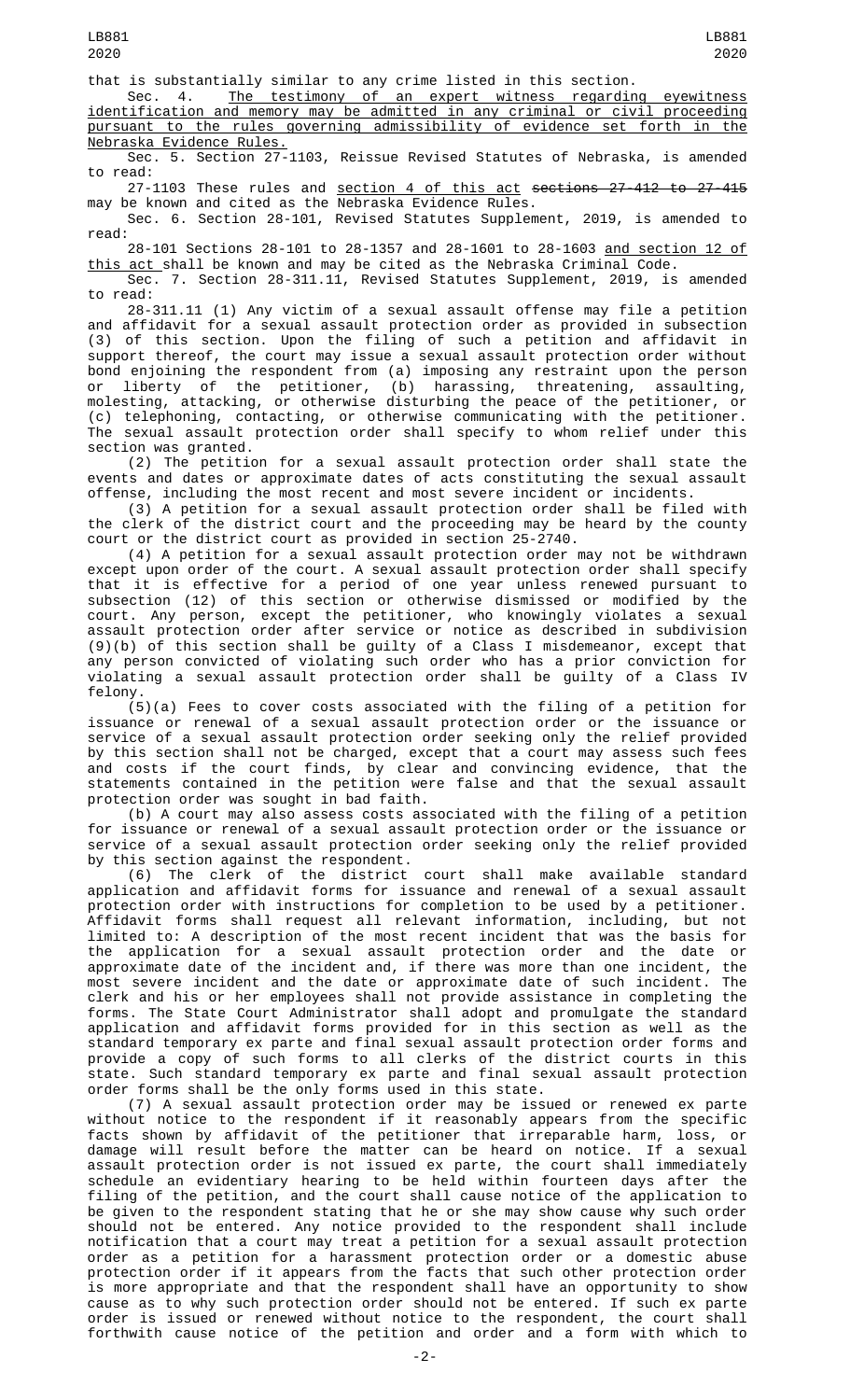request a show-cause hearing to be given the respondent stating that, upon service on the respondent, the order shall remain in effect for a period of one year unless the respondent shows cause why the order should not remain in effect for a period of one year. If the respondent wishes to appear and show cause why the order should not remain in effect for a period of one year, he or she shall affix his or her current address, telephone number, and signature to the form and return it to the clerk of the district court within ten business days after service upon him or her. Upon receipt of a timely request for a show-cause hearing, the court shall immediately schedule a show-cause hearing to be held within thirty days after the receipt of the request for a show-cause hearing and shall notify the petitioner and respondent of the hearing date. The petition and affidavit shall be deemed to have been offered into evidence at any show-cause hearing. The petition and affidavit shall be admitted into evidence unless specifically excluded by the court.

(8) A court may treat a petition for a sexual assault protection order as a petition for a harassment protection order or a domestic abuse protection order if it appears from the facts in the petition, affidavit, and evidence presented at a show-cause hearing that such other protection order is more appropriate and if:

(a) The court makes specific findings that such other order is more

appropriate; or<br>(b) The petitioner has requested the court to so treat the petition. (b) The petitioner has requested the court to so treat the petition.

(9)(a) Upon the issuance or renewal of any temporary ex parte or final sexual assault protection order, the clerk of the court shall forthwith provide the petitioner, without charge, with two certified copies of such order. The clerk of the court shall also forthwith provide the local police department or local law enforcement agency and the local sheriff's office, without charge, with one copy each of such order and one copy each of the sheriff's return thereon. The clerk of the court shall also forthwith provide a copy of the sexual assault protection order to the sheriff's office in the county where the respondent may be personally served together with instructions for service. Upon receipt of the order and instructions for service, such sheriff's office shall forthwith serve the sexual assault protection order upon the respondent and file its return thereon with the clerk of the court which issued the sexual assault protection order within fourteen days of the issuance of the initial or renewed sexual assault protection order. If any sexual assault protection order is dismissed or modified by the court, the clerk of the court shall forthwith provide the local police department or local law enforcement agency and the local sheriff's office, without charge, with one copy each of the order of dismissal or modification.

(b) If the respondent is present at a hearing convened pursuant to this section and the sexual assault protection order is not dismissed, such respondent shall be deemed to have notice by the court at such hearing that the protection order will be granted and remain in effect and further service of such notice described in this subsection shall not be required for purposes of prosecution under this section.

(c) A temporary ex parte sexual assault protection order shall be affirmed and deemed the final protection order and service of the temporary ex parte order shall be notice of the final protection order if the respondent has been properly served with the ex parte order and:

(i) The respondent fails to request a show-cause hearing within ten business days after service upon him or her and no hearing was requested by the petitioner or upon the court's own motion;

(ii) The respondent has been properly served with notice of any hearing requested by the respondent or petitioner or upon the court's own motion and the respondent fails to appear at such hearing; or

(iii) The respondent has been properly served with notice of any hearing requested by the respondent, the petitioner, or upon the court's own motion and the protection order was not dismissed at the hearing.

(10) A peace officer shall, with or without a warrant, arrest a person if (a) the officer has probable cause to believe that the person has committed a violation of a sexual assault protection order issued pursuant to this section or a violation of a valid foreign sexual assault protection order recognized pursuant to section 28-311.12 and (b) a petitioner under this section provides the peace officer with a copy of such order or the peace officer determines that such an order exists after communicating with the local law enforcement agency.

(11) A peace officer making an arrest pursuant to subsection (10) of this section shall take such person into custody and take such person before the county court or the court which issued the sexual assault protection order within a reasonable time. At such time the court shall establish the conditions of such person's release from custody, including the determination of bond or recognizance, as the case may be. The court shall issue an order directing that such person shall have no contact with the alleged victim of the sexual assault offense.

(12)(a) An order issued under subsection (1) of this section may be renewed annually. To request renewal of the order, the petitioner shall file a petition for renewal and affidavit in support thereof at any time within fortyfive days prior to the date the order is set to expire, including the date the order expires.

(b) A sexual assault protection order may be renewed on the basis of the petitioner's affidavit stating that there has been no material change in relevant circumstances since entry of the order and stating the reason for the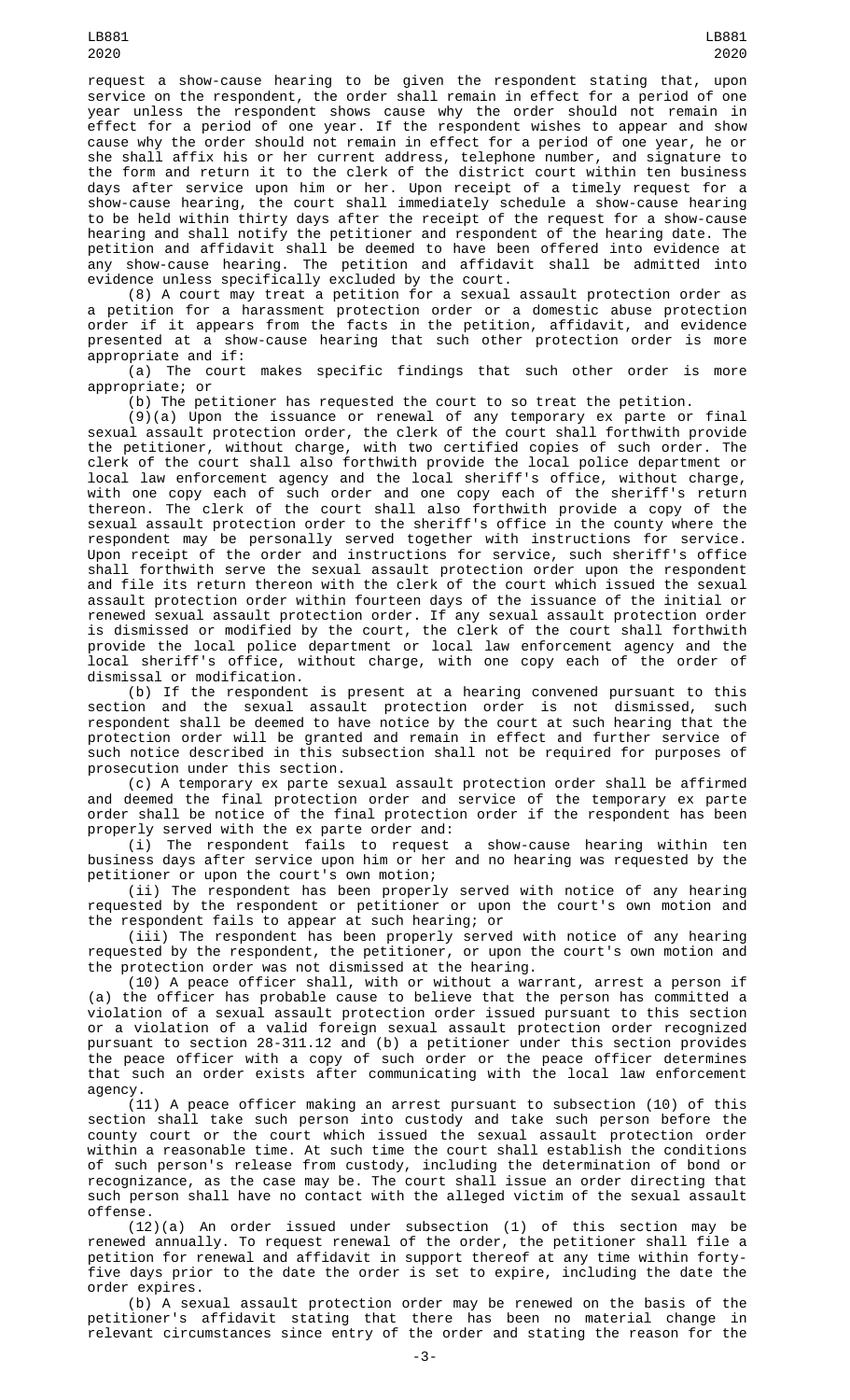(i) The petitioner seeks no modification of the order; and

(ii)(A) The respondent has been properly served with notice of the petition for renewal and notice of hearing and fails to appear at the hearing; or

(B) The respondent indicates that he or she does not contest the renewal.

(c) The petition for renewal shall state the reasons a renewal is sought and shall be filed with the clerk of the district court, and the proceeding thereon may be heard by the county court or the district court as provided in section 25-2740. A petition for renewal will otherwise be governed in accordance with the procedures set forth in subsections (4) through (11) of this section. The renewed order shall specify that it is effective for one year commencing on the first calendar day after expiration of the previous order or on the calendar day the court grants the renewal if such day is subsequent to the first calendar day after expiration of the previous order.

(13) When provided by the petitioner, the court shall make confidential numeric victim identification information, including social security numbers and dates of birth, available to appropriate criminal justice agencies engaged in protection order enforcement efforts. Such agencies shall maintain the confidentiality of this information, except for entry into state and federal data bases for protection order enforcement.

(14) For purposes of this section, sexual assault offense means:

(a) Conduct amounting to sexual assault under section 28-319 or 28-320 $_{\rm \star}$ sexual abuse by a school employee under section 12 of this act, or sexual assault of a child under section 28-319.01 or 28-320.01 $_{\rm \scriptscriptstyle L}$  or an attempt to commit any of such offenses; or

(b) Subjecting or attempting to subject another person to sexual contact or sexual penetration without his or her consent, as such terms are defined in section 28-318.

Sec. 8. Section 28-318, Revised Statutes Supplement, 2019, is amended to read:

28-318 As used in sections 28-317 to 28-322.05, unless the context otherwise requires:

(1) Actor means a person accused of sexual assault;

(2) Intimate parts means the genital area, groin, inner thighs, buttocks, or breasts;

(3) Past sexual behavior means sexual behavior other than the sexual behavior upon which the sexual assault is alleged;

(4) Serious personal injury means great bodily injury or disfigurement, extreme mental anguish or mental trauma, pregnancy, disease, or loss or impairment of a sexual or reproductive organ;

(5) Sexual contact means the intentional touching of the victim's sexual or intimate parts or the intentional touching of the victim's clothing covering the immediate area of the victim's sexual or intimate parts. Sexual contact also means the touching by the victim of the actor's sexual or intimate parts or the clothing covering the immediate area of the actor's sexual or intimate parts when such touching is intentionally caused by the actor. Sexual contact includes only such conduct which can be reasonably construed as being for the purpose of sexual arousal or gratification of either party. Sexual contact also includes the touching of a child with the actor's sexual or intimate parts on any part of the child's body for purposes of <u>sexual abuse by a school employee</u> under section 12 of this act or sexual assault of a child under sections 28-319.01 and 28-320.01;

(6) Sexual penetration means sexual intercourse in its ordinary meaning, cunnilingus, fellatio, anal intercourse, or any intrusion, however slight, of any part of the actor's or victim's body or any object manipulated by the actor into the genital or anal openings of the victim's body which can be reasonably construed as being for nonmedical, nonhealth, or nonlaw enforcement purposes. Sexual penetration shall not require emission of semen;

(7) Victim means the person alleging to have been sexually assaulted;

(8) Without consent means:

(a)(i) The victim was compelled to submit due to the use of force or threat of force or coercion, or (ii) the victim expressed a lack of consent through words, or (iii) the victim expressed a lack of consent through conduct, or (iv) the consent, if any was actually given, was the result of the actor's deception as to the identity of the actor or the nature or purpose of the act on the part of the actor;

(b) The victim need only resist, either verbally or physically, so as to make the victim's refusal to consent genuine and real and so as to reasonably make known to the actor the victim's refusal to consent; and

(c) A victim need not resist verbally or physically where it would be useless or futile to do so; and

(9) Force or threat of force means (a) the use of physical force which overcomes the victim's resistance or (b) the threat of physical force, express or implied, against the victim or a third person that places the victim in fear of death or in fear of serious personal injury to the victim or a third person where the victim reasonably believes that the actor has the present or future ability to execute the threat.

Sec. 9. Section 28-710, Revised Statutes Supplement, 2019, is amended to read:

28-710 (1) Sections 28-710 to 28-727 shall be known and may be cited as the Child Protection and Family Safety Act.

(2) For purposes of the Child Protection and Family Safety Act: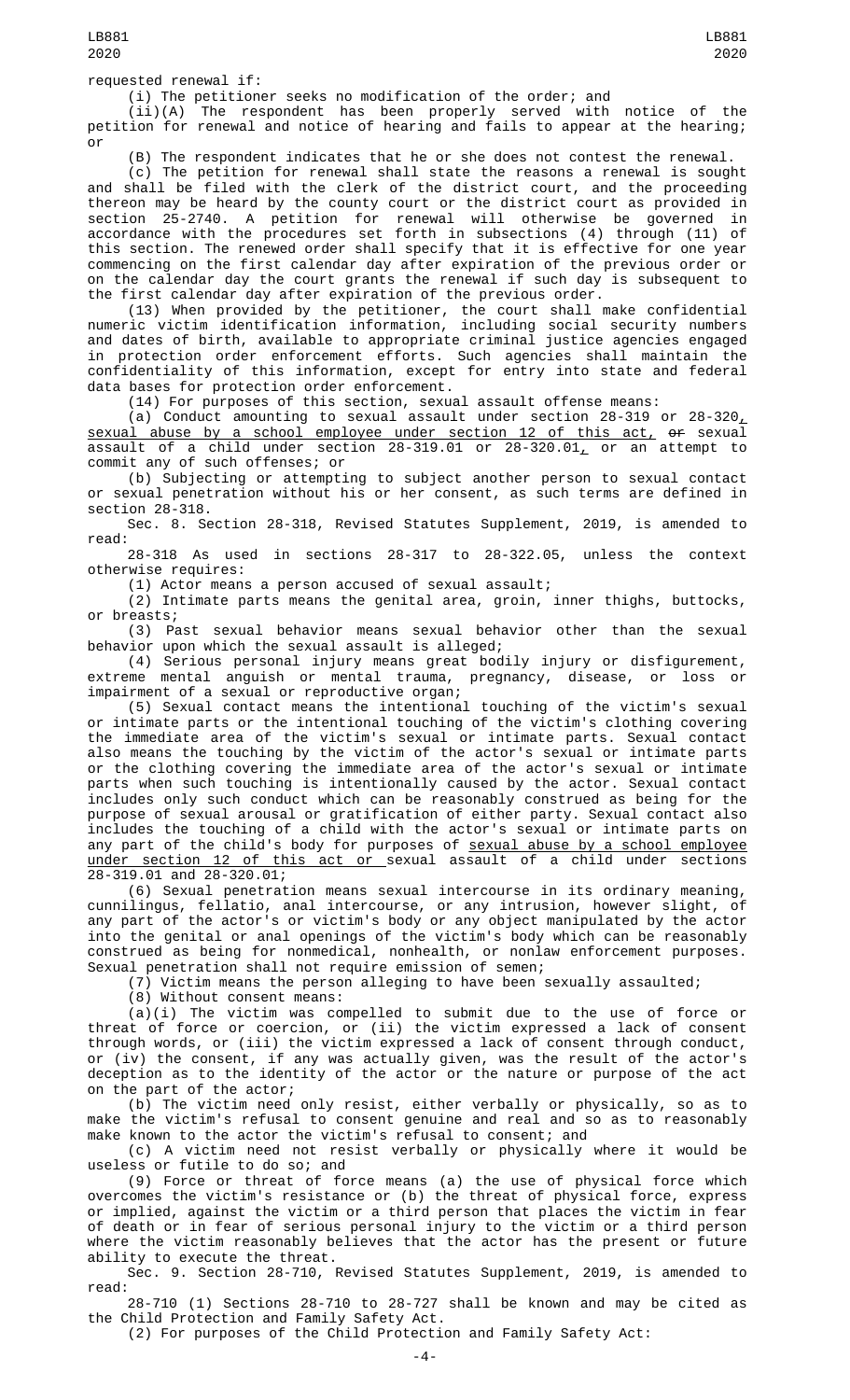(a) Alternative response means a comprehensive assessment of (i) child safety, (ii) the risk of future child abuse or neglect, (iii) family strengths and needs, and (iv) the provision of or referral for necessary services and support. Alternative response is an alternative to traditional response and does not include an investigation or a formal determination as to whether child abuse or neglect has occurred, and the subject of the report shall not be entered into the central registry of child protection cases maintained pursuant to section 28-718;

(b) Child abuse or neglect means knowingly, intentionally, or negligently causing or permitting a minor child to be:

(i) Placed in a situation that endangers his or her life or physical or mental health;

(ii) Cruelly confined or cruelly punished;

(iii) Deprived of necessary food, clothing, shelter, or care;

(iv) Left unattended in a motor vehicle if such minor child is six years of age or younger;

(v) Placed in a situation to be sexually abused;

(vi) Placed in a situation to be sexually exploited through sex trafficking of a minor as defined in section 28-830 or by allowing, encouraging, or forcing such person to engage in debauchery, public indecency, or obscene or pornographic photography, films, or depictions; or

(vii) Placed in a situation to be a trafficking victim as defined in section 28-830;

(c) Comprehensive assessment means an analysis of child safety, risk of future child abuse or neglect, and family strengths and needs on a report of child abuse or neglect. Comprehensive assessment does not include a determination as to whether the child abuse or neglect occurred but does determine the need for services and support to address the safety of children and the risk of future abuse or neglect;

(d) Department means the Department of Health and Human Services;

(e) Investigation means fact gathering related to the current safety of a child and the risk of future child abuse or neglect that determines whether child abuse or neglect has occurred and whether child protective services are needed;

(f) Law enforcement agency means the police department or town marshal in incorporated municipalities, the office of the sheriff in unincorporated areas, and the Nebraska State Patrol;

(g) Out-of-home child abuse or neglect means child abuse or neglect occurring outside of a child's family home, including in day care homes, foster homes, day care centers, residential child-caring agencies as defined in section 71-1926, other child care facilities or institutions, and the community. Out-of-home child abuse or neglect also includes cases in which the subject of the report of child abuse or neglect is not a member of the child's household, no longer has access to the child, is unknown, or cannot be identified;

(h) Review, Evaluate, and Decide Team means an internal team of staff within the department and shall include no fewer than two supervisors or administrators and two staff members knowledgeable on the policies and practices of the department, including, but not limited to, the structured review process. County attorneys, child advocacy centers, or law enforcement agency personnel may attend team reviews upon request of a party;

(i) School employee means a person nineteen years of age or older who is employed by a public, private, denominational, or parochial school approved or accredited by the State Department of Education;

(j) Student means a person less than nineteen years of age enrolled in or attending a public, private, denominational, or parochial school approved or accredited by the State Department of Education, or who was such a person enrolled in or who attended such a school within ninety days of any violation of section 12 of this act;

<u>(k)</u> <del>(i)</del> Traditional response means an investigation by a law enforcement agency or the department pursuant to section 28-713 which requires a formal determination of whether child abuse or neglect has occurred; and

 $(\underline{1})$   $(\underline{\cdot})$  Subject of the report of child abuse or neglect or subject of the report means the person or persons identified in the report as responsible for the child abuse or neglect.

Sec. 10. Section 28-713, Revised Statutes Supplement, 2019, is amended to read:

28-713 (1) Unless an intake is assigned to alternative response, upon the receipt of a call reporting child abuse and neglect as required by section 28-711:

(a) It is the duty of the law enforcement agency to investigate the report, to take immediate steps to protect the child, and to institute legal proceedings if appropriate. In situations of alleged out-of-home child abuse or neglect if the person or persons to be notified have not already been notified and the person to be notified is not the subject of the report of child abuse or neglect, the law enforcement agency shall immediately notify the person or persons having custody of each child who has allegedly been abused or neglected that such report of alleged child abuse or neglect has been made and shall provide such person or persons with information of the nature of the alleged child abuse or neglect. The law enforcement agency may request assistance from the department during the investigation and shall, by the next working day, notify either the hotline or the department of receipt of the report, including whether or not an investigation is being undertaken by the law enforcement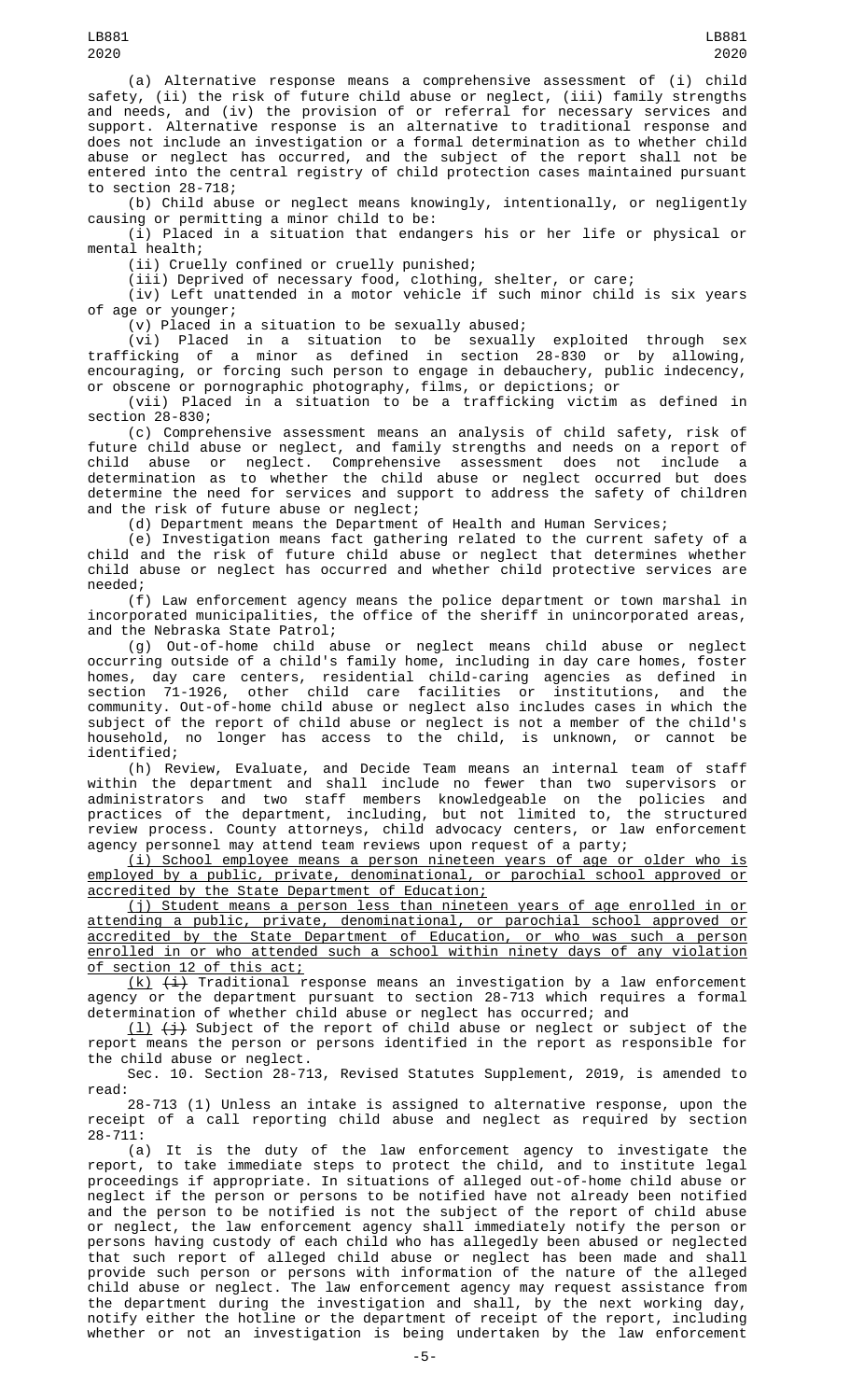agency. A copy of all reports, whether or not an investigation is being undertaken, shall be provided to the department;

(b) In situations of alleged out-of-home child abuse or neglect if the person or persons to be notified have not already been notified and the person to be notified is not the subject of the report of child abuse or neglect, the department shall immediately notify the person or persons having custody of each child who has allegedly been abused or neglected that such report of alleged child abuse or neglect has been made and shall provide such person or persons with information of the nature of the alleged child abuse or neglect and any other information that the department deems necessary. The department shall investigate for the purpose of assessing each report of child abuse or neglect to determine the risk of harm to the child involved. The department shall also provide such social services as are necessary and appropriate under the circumstances to protect and assist the child and to preserve the family;

(c) In situations of alleged out-of-home child abuse or neglect, if the subject of the report of child abuse or neglect is a school employee and the child is a student in the school to which such school employee is assigned for work, the department shall immediately notify the Commissioner of Education of receipt of the report, including whether or not an investigation is being undertaken by the law enforcement agency or the department;

<u>(d)</u>  $(\epsilon)$  The department may make a request for further assistance from the appropriate law enforcement agency or take such legal action as may be appropriate under the circumstances;

(e) (d) The department shall, by the next working day after receiving a report of child abuse or neglect under this subsection of this section, make a written report or a summary on forms provided by the department to the proper law enforcement agency in the county and enter in the tracking system of child protection cases maintained pursuant to section 28-715 all reports of child abuse or neglect opened for investigation and any action taken; and

(f) (e) The department shall, upon request, make available to the appropriate investigating law enforcement agency and the county attorney a copy of all reports relative to a case of suspected child abuse or neglect.

(2)(a) In addition to the responsibilities under subsection (1) of this section, upon the receipt of any report that a child is a reported or suspected victim of sex trafficking of a minor or labor trafficking of a minor as defined<br>in section 28-830 and without regard to the subject of the report, the in section 28-830 and without regard to the subject of the report, department shall:

(i) Assign the case to staff for an in-person investigation. The department shall assign a report for investigation regardless of whether or not the subject of the report is a member of the child's household or family or whether the subject is known or unknown, including cases of out-of-home child abuse and neglect;

(ii) Conduct an in-person investigation and appropriately coordinate with law enforcement agencies, the local child advocacy center, and the child abuse and neglect investigation team under section 28-729;

(iii) Use specialized screening and assessment instruments to identify whether the child is a victim of sex trafficking of a minor or labor trafficking of a minor or at high risk of becoming such a victim and determine the needs of the child and family to prevent or respond to abuse, neglect, and exploitation. On or before December 1, 2019, the department shall develop and adopt these instruments in consultation with knowledgeable organizations and individuals, including representatives of child advocacy centers, behavioral health providers, child welfare and juvenile justice service providers, law enforcement representatives, and prosecutors; and

(iv) Provide for or refer and connect the child and family to services deemed appropriate by the department in the least restrictive environment, or provide for safe and appropriate placement, medical services, mental health care, or other needs as determined by the department based upon the department's assessment of the safety, risk, and needs of the child and family to respond to or prevent abuse, neglect, and exploitation.

(b) On or before July 1, 2020, the department shall adopt rules and regulations on the process of investigation, screening, and assessment of reports of child abuse or neglect and the criteria for opening an ongoing case upon allegations of sex trafficking of a minor or labor trafficking of a minor.

(3) When a preponderance of the evidence indicates that a child is a victim of abuse or neglect as a result of being a trafficking victim as defined in section 28-830, the department shall identify the child as a victim of trafficking, regardless of whether the subject of the report is a member of the child's household or family or whether the subject is known or unknown. The child shall be included in the department's data and reporting on the numbers of child victims of abuse, neglect, and trafficking.

Sec. 11. Section 28-713.01, Reissue Revised Statutes of Nebraska, is amended to read:

28-713.01 (1) Upon completion of the investigation pursuant to section 28-713:

(a) In situations of alleged out-of-home child abuse or neglect, the person or persons having custody of the allegedly abused or neglected child or children shall be given written notice of the results of the investigation and any other information the law enforcement agency or department deems necessary. Such notice and information shall be sent by first-class mail;—<del>and</del>

(b) The subject of the report of child abuse or neglect shall be given written notice of the determination of the case and whether the subject of the report of child abuse or neglect will be entered into the central registry of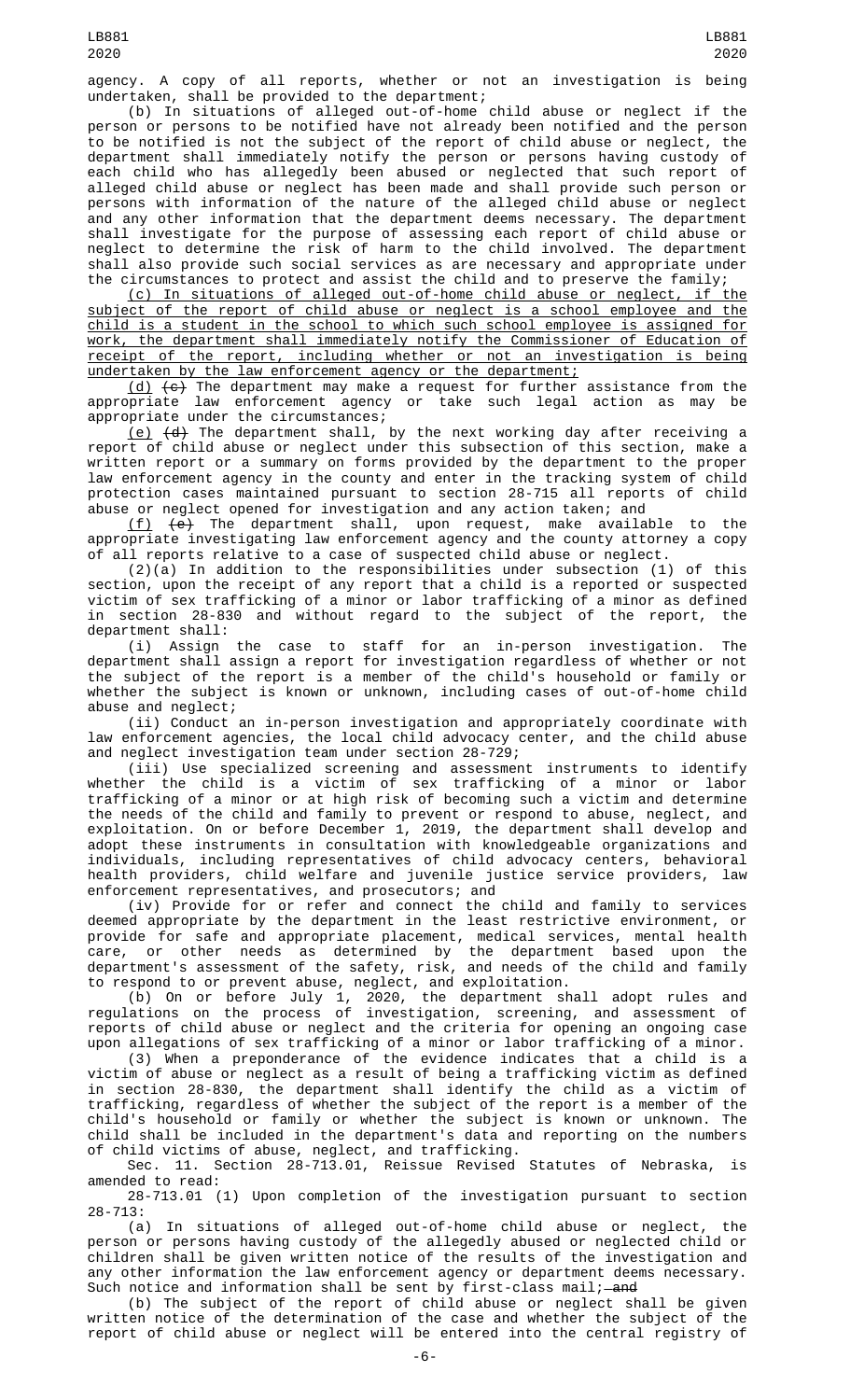child protection cases maintained pursuant to section 28-718 under the criteria provided in section 28-720<u>; and</u> —

(c) If the subject of the report of child abuse or neglect is a school employee and the child is a student in the school to which such school employee is assigned for work, the notice described in subdivision (1)(b) of this section shall also be sent to the Commissioner of Education.

(2) If the subject of the report will be entered into the central registry, the notice to the subject shall be sent by certified mail with return receipt requested or first-class mail to the last-known address of the subject of the report of child abuse or neglect and shall include:

(a) The nature of the report;

(b) The classification of the report under section 28-720;

(c) Notification of the right of the subject of the report of child abuse or neglect to request the department to amend or expunge identifying information from the report or to remove the substantiated report from the central registry in accordance with section 28-723; and

(d) If the subject of the report of child abuse or neglect is a minor child who is twelve years of age or older but younger than nineteen years of age:

(i) Notification of the mandatory expungement hearing to be held according to section 28-721, a waiver form to waive the hearing, and an explanation of the hearing process;

(ii) An explanation of the implications of being entered in the central registry as a subject;

(iii) Notification of any other procedures determined appropriate in rules and regulations adopted and promulgated by the department; and

(iv) Provision of a copy of all notice materials required to be provided to the subject under this subsection to the minor child's attorney of record, parent or guardian, and guardian ad litem, if applicable.

(3) If the subject of the report will not be entered into the central registry, the notice to the subject shall be sent by first-class mail and shall include:

(a) The nature of the report; and

(b) The classification of the report under section 28-720.

Sec. 12. (1) For purposes of this section:

(a) Sexual contact has the same meaning as in section 28-318;

(b) Sexual penetration has the same meaning as in section 28-318;

(c) School employee means a person nineteen years of age or older who is employed by a public, private, denominational, or parochial school approved or accredited by the State Department of Education; and

(d) Student means a person at least sixteen but not more than nineteen years of age enrolled in or attending a public, private, denominational, or parochial school approved or accredited by the State Department of Education, or who was such a person enrolled in or who attended such a school within ninety days of any violation of this section.

(2) A person commits the offense of sexual abuse by a school employee if a school employee subjects a student in the school to which such employee is assigned for work to sexual penetration or sexual contact, or engages in a pattern or scheme of conduct to subject a student in the school to which such employee is assigned for work to sexual penetration or sexual contact. It is not a defense to a charge under this section that the student consented to such sexual penetration or sexual contact.

(3) Any school employee who engages in sexual penetration with a student is guilty of sexual abuse by a school employee in the first degree. Sexual abuse by a school employee in the first degree is a Class IIA felony.

(4) Any school employee who engages in sexual contact with a student is guilty of sexual abuse by a school employee in the second degree. Sexual abuse by a school employee in the second degree is a Class IIIA felony.

(5) Any school employee who engages in a pattern or scheme of conduct with the intent to subject a student to sexual penetration or sexual contact is guilty of sexual abuse by a school employee in the third degree. Sexual abuse by a school employee in the third degree is a Class IV felony.

Sec. 13. Section 29-110, Revised Statutes Supplement, 2019, is amended to read:

29-110 (1) Except as otherwise provided by law, no person shall be prosecuted for any felony unless the indictment is found by a grand jury within three years next after the offense has been done or committed or unless a complaint for the same is filed before the magistrate within three years next after the offense has been done or committed and a warrant for the arrest of the defendant has been issued.

(2) Except as otherwise provided by law, no person shall be prosecuted, tried, or punished for any misdemeanor or other indictable offense below the grade of felony or for any fine or forfeiture under any penal statute unless the suit, information, or indictment for such offense is instituted or found within one year and six months from the time of committing the offense or incurring the fine or forfeiture or within one year for any offense the punishment of which is restricted by a fine not exceeding one hundred dollars and to imprisonment not exceeding three months.

(3) Except as otherwise provided by law, no person shall be prosecuted for kidnapping under section 28-313, false imprisonment under section 28-314 or 28-315, child abuse under section 28-707, pandering under section 28-802, debauching a minor under section 28-805, or an offense under section 28-813 when the victim is under sixteen years of age at the time of the offense (a)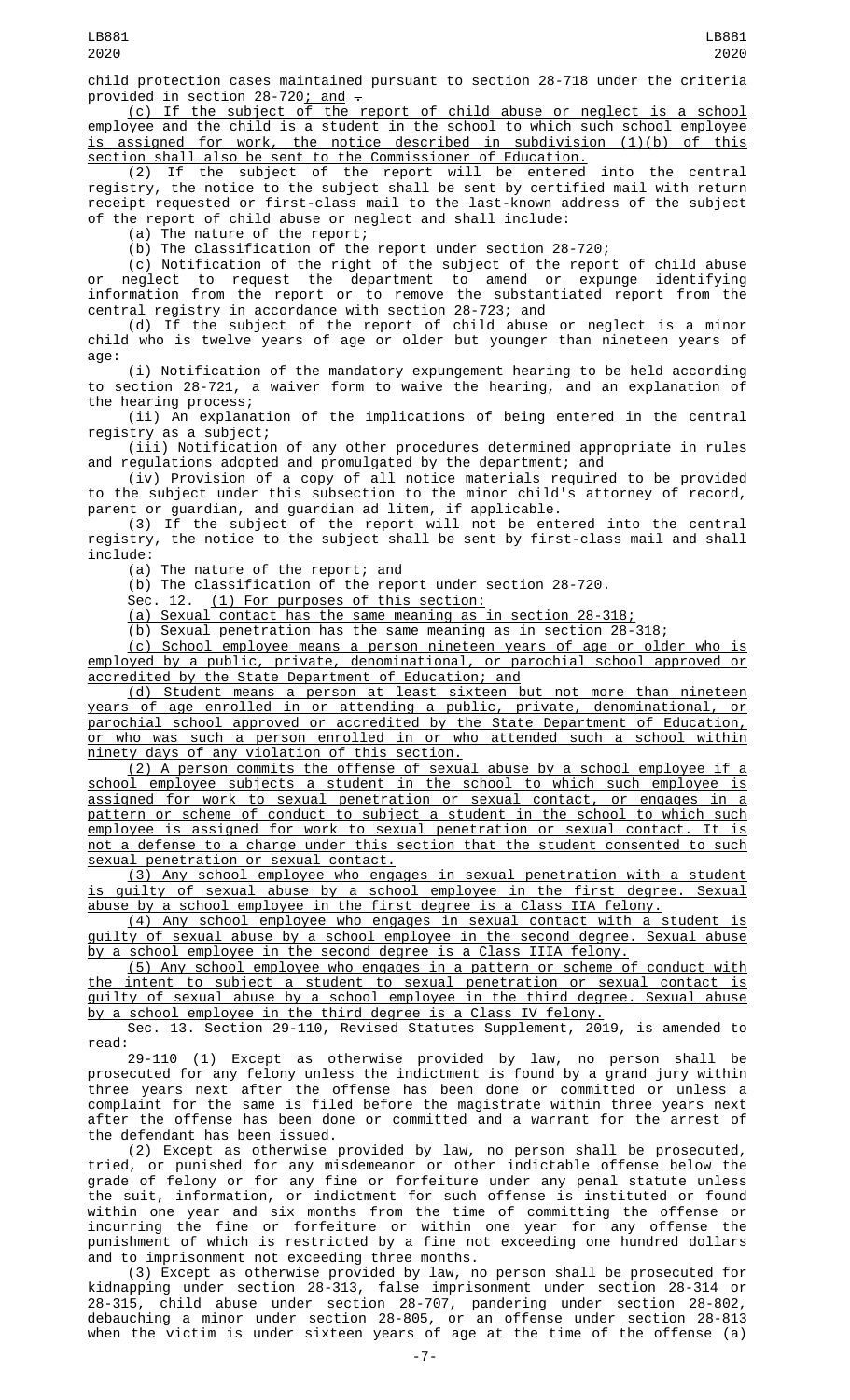unless the indictment for such offense is found by a grand jury within seven years next after the offense has been committed or within seven years next after the victim's sixteenth birthday, whichever is later, or (b) unless a complaint for such offense is filed before the magistrate within seven years next after the offense has been committed or within seven years next after the victim's sixteenth birthday, whichever is later, and a warrant for the arrest of the defendant has been issued.

(4) Except as otherwise provided by law, no person shall be prosecuted for a violation of subsection (2) or (3) of section 28-831 (a) unless the indictment for such offense is found by a grand jury within seven years next after the offense has been committed or within seven years next after the victim's eighteenth birthday, whichever is later, or (b) unless a complaint for such offense is filed before the magistrate within seven years next after the offense has been committed or within seven years next after the victim's eighteenth birthday, whichever is later, and a warrant for the arrest of the defendant has been issued.

(5) Except as otherwise provided by law, no person shall be prosecuted for an offense under section 28-813.01 or 28-1463.05 (a) unless the indictment for such offense is found by a grand jury within seven years next after the offense has been committed or within seven years next after the victim's eighteenth birthday, whichever is later, or (b) unless a complaint for such offense is filed before the magistrate within seven years next after the offense has been committed or within seven years next after the victim's eighteenth birthday, whichever is later, and a warrant for the arrest of the defendant has been issued.

(6) No person shall be prosecuted for a violation of the Securities Act of Nebraska under section 8-1117 unless the indictment for such offense is found by a grand jury within five years next after the offense has been done or committed or unless a complaint for such offense is filed before the magistrate within five years next after the offense has been done or committed and a warrant for the arrest of the defendant has been issued.

(7) No person shall be prosecuted for criminal impersonation under section 28-638, identity theft under section 28-639, or identity fraud under section 28-640 unless the indictment for such offense is found by a grand jury within five years next after the offense has been done or committed or unless a complaint for such offense is filed before the magistrate within five years next after the offense has been done or committed and a warrant for the arrest of the defendant has been issued.

(8) No person shall be prosecuted for a violation of section 68-1017 if the aggregate value of all funds and other benefits obtained or attempted to be obtained is five hundred dollars or more unless the indictment for such offense is found by a grand jury within five years next after the offense has been done or committed or unless a complaint for such offense is filed before the magistrate within five years next after the offense has been done or committed and a warrant for the arrest of the defendant has been issued.

(9) No person shall be prosecuted for knowing and intentional abuse, neglect, or exploitation of a vulnerable adult or senior adult under section 28-386 unless the indictment for such offense is found by a grand jury within six years next after the offense has been done or committed or unless a complaint for such offense is filed before the magistrate within six years next after the offense has been done or committed and a warrant for the arrest of the defendant has been issued.

(10) Except as otherwise provided by law, no person shall be prosecuted for an offense under section 28-717 (a) unless the indictment for such offense is found by a grand jury within one year and six months next after the offense has been committed or within one year and six months next after the child reaches the age of majority, whichever is later, or (b) unless a complaint for such offense is filed before the magistrate within one year and six months next after the offense has been committed or within one year and six months next after the child reaches the age of majority, whichever is later, and a warrant for the arrest of the defendant has been issued.

(11) (10) There shall not be any time limitations for prosecution or punishment for treason, murder, arson, forgery, sexual assault in the first or second degree under section 28-319 or 28-320, sexual assault of a child in the second or third degree under section 28-320.01, incest under section 28-703, sexual assault of a child in the first degree under section 28-319.01, labor trafficking of a minor or sex trafficking of a minor under subsection (1) of section 28-831, or an offense under section 28-1463.03; nor shall there be any time limitations for prosecution or punishment for sexual assault in the third degree under section 28-320 when the victim is under sixteen years of age at the time of the offense.

 $(12)$   $(11)$  The time limitations prescribed in this section shall include all inchoate offenses pursuant to the Nebraska Criminal Code and compounding a felony pursuant to section 28-301.

(13) (12) The time limitations prescribed in this section shall not extend any person fleeing from justice.

(14) (13) When any suit, information, or indictment for any crime or misdemeanor is limited by any statute to be brought or exhibited within any other time than is limited by this section, then the suit, information, or indictment shall be brought or exhibited within the time limited by such statute.

(15) (14) If any suit, information, or indictment is quashed or the proceedings set aside or reversed on writ of error, the time during the

LB881 2020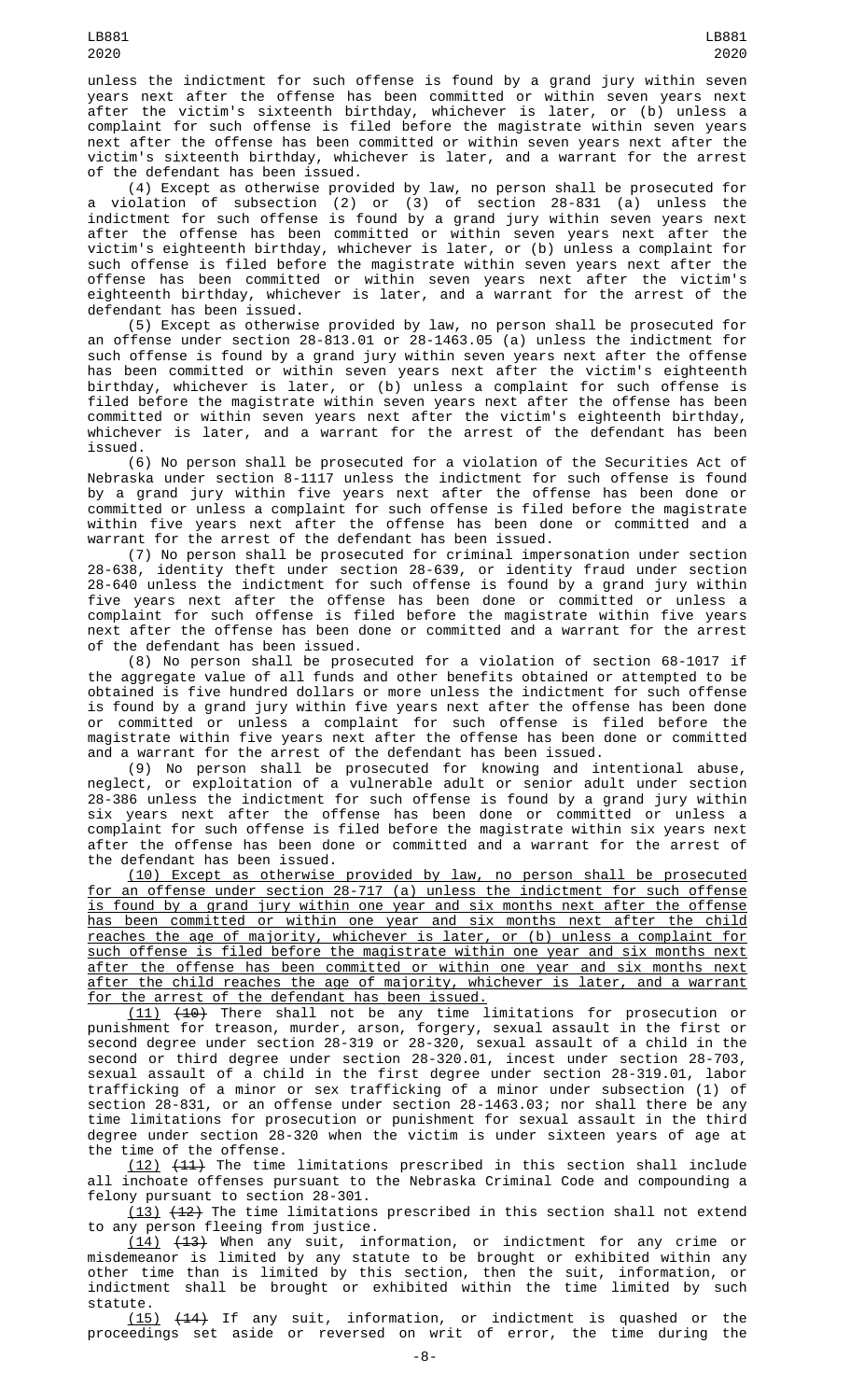LB881

reversed shall not be reckoned within this statute so as to bar any new suit, information, or indictment for the same offense.  $(16)$   $(45)$  The changes made to this section by Laws 2004, LB 943, shall

apply to offenses committed prior to April 16, 2004, for which the statute of limitations has not expired as of such date and to offenses committed on or after such date.

(17) (16) The changes made to this section by Laws 2005, LB 713, shall apply to offenses committed prior to September 4, 2005, for which the statute of limitations has not expired as of such date and to offenses committed on or after such date.

(18) (17) The changes made to this section by Laws 2009, LB 97, and Laws 2006, LB 1199, shall apply to offenses committed prior to May 21, 2009, for which the statute of limitations has not expired as of such date and to offenses committed on or after such date.

 $(19)$   $(18)$  The changes made to this section by Laws 2010, LB809, shall apply to offenses committed prior to July 15, 2010, for which the statute of limitations has not expired as of such date and to offenses committed on or after such date.

<u>(20)</u> <del>(19)</del> The changes made to this section by Laws 2016, LB934, shall apply to offenses committed prior to April 19, 2016, for which the statute of limitations has not expired as of such date and to offenses committed on or after such date.

 $(21)$   $(24)$  The changes made to this section by Laws 2019, LB519, shall apply to offenses committed prior to September 1, 2019, for which the statute of limitations has not expired as of such date and to offenses committed on or after such date.

Sec. 14. Section 29-901, Revised Statutes Cumulative Supplement, 2018, is amended to read:

29-901 (1) Except as provided in subsection (2) of this section, any Any bailable defendant shall be ordered released from custody pending judgment on his or her personal recognizance unless the judge determines in the exercise of his or her discretion that such a release will not reasonably assure the appearance of the defendant as required or that such a release could jeopardize the safety and maintenance of evidence or the safety of victims, witnesses, or other persons in the community.

(2)(a) This subsection applies to any bailable defendant who is charged with one or more Class IIIA, IV, or V misdemeanors or violations of city or county ordinances, except when:

(i) The victim is an intimate partner as defined in section 28-323; or

(ii) The defendant is charged with one or more violations of section 60-6,196 or 60-6,197 or city or village ordinances enacted in conformance with section 60-6,196 or 60-6,197.

(b) Any bailable defendant described in this subsection shall be ordered released from custody pending judgment on his or her personal recognizance or under other conditions of release, other than payment of a bond, unless:

(i) The defendant has previously failed to appear in the instant case or any other case in the previous six months;

(ii) The judge determines in the exercise of his or her discretion that such a release will not reasonably assure the appearance of the defendant as required or that such a release could jeopardize the safety and maintenance of evidence or the safety of the defendant, victims, witnesses, or other persons; and

(iii) The defendant was arrested pursuant to a warrant.

 $(3)$  The court shall consider all methods of bond and conditions of release to avoid pretrial incarceration. If the judge determines that the defendant shall not be released on his or her personal recognizance, the judge shall consider the defendant's financial ability to pay a bond and shall impose the least onerous of the following conditions that will reasonably assure the defendant's appearance or that will eliminate or minimize the risk of harm to others or the public at large:

(a) Place the defendant in the custody of a designated person or organization agreeing to supervise the defendant;

(b) Place restrictions on the travel, association, or place of abode of the defendant during the period of such release; or

(c) Require, at the option of any bailable defendant, either of the following:

(i) The execution of an appearance bond in a specified amount and the deposit with the clerk of the court in cash of a sum not to exceed ten percent of the amount of the bond, ninety percent of such deposit to be returned to the defendant upon the performance of the appearance or appearances and ten percent to be retained by the clerk as appearance bond costs, except that when no charge is subsequently filed against the defendant or if the charge or charges which are filed are dropped before the appearance of the defendant which the bond was to assure, the entire deposit shall be returned to the defendant. If the bond is subsequently reduced by the court after the original bond has been posted, no additional appearance bond costs shall be retained by the clerk. The difference in the appearance bond costs between the original bond and the reduced bond shall be returned to the defendant. In no event shall the deposit be less than twenty-five dollars. Whenever jurisdiction is transferred from a court requiring an appearance bond under this subdivision to another state court, the transferring court shall transfer the ninety percent of the deposit remaining after the appearance bond costs have been retained. No further costs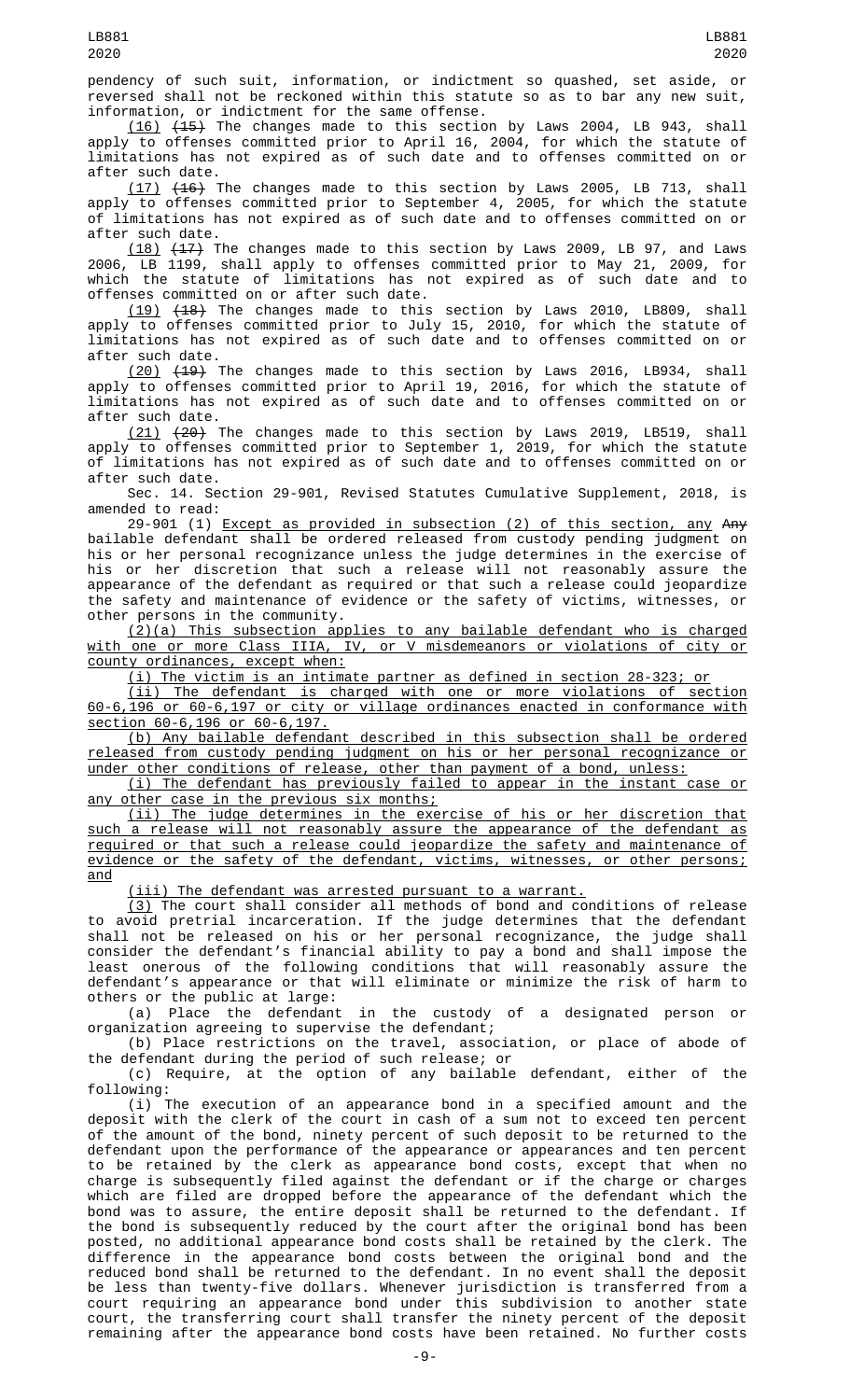(ii) The execution of a bail bond with such surety or sureties as shall seem proper to the judge or, in lieu of such surety or sureties, at the option of such person, a cash deposit of such sum so fixed, conditioned for his or her appearance before the proper court, to answer the offense with which he or she may be charged and to appear at such times thereafter as may be ordered by the proper court. The cash deposit shall be returned to the defendant upon the performance of all appearances.

(4) If the court requires the defendant to execute an appearance bond requiring the defendant to post money or requires the defendant to execute a bail bond, the court shall appoint counsel for the defendant if the court finds the defendant is financially unable to pay the amount required and is indigent.

 $(5)$   $(2)$  If the amount of bail is deemed insufficient by the court before which the offense is pending, the court may order an increase of such bail and the defendant shall provide the additional undertaking, written or cash, to secure his or her release. All recognizances in criminal cases shall be in writing and be continuous from term to term until final judgment of the court in such cases and shall also extend, when the court has suspended execution of sentence for a limited time, as provided in section 29-2202, or, when the court has suspended execution of sentence to enable the defendant to apply for a writ of error to the Supreme Court or Court of Appeals, as provided in section 29-2301, until the period of suspension has expired. When two or more indictments or informations are returned against the same person at the same term of court, the recognizance given may be made to include all offenses charged therein. Each surety on such recognizance shall be required to justify under oath in a sum twice the amount of such recognizance and give the description of real estate owned by him or her of a value above encumbrance equal to the amount of such justification and shall name all other cases pending in which he or she is a surety. No one shall be accepted as surety on recognizance aggregating a sum in excess of his or her equity in the real estate, but such recognizance shall not constitute a lien on the real estate described therein until judgment is entered thereon against such surety.

 $(6)$   $(3)$  In order to assure compliance with the conditions of release referred to in subsection <u>(3)</u>  $(1)$  of this section, the court may order a defendant to be supervised by a person, an organization, or a pretrial services program approved by the county board. A court shall waive any fees or costs associated with the conditions of release or supervision if the court finds the defendant is unable to pay for such costs. Eligibility for release or supervision by such pretrial release program shall under no circumstances be conditioned upon the defendant's ability to pay. While under supervision of an approved entity, and in addition to the conditions of release referred to in subsection <u>(3)</u>  $\left( \frac{1}{2} \right)$  of this section, the court may impose the following conditions:

(a) Periodic telephone contact by the defendant with the organization or pretrial services program;

(b) Periodic office visits by the defendant to the organization or pretrial services program;

(c) Periodic visits to the defendant's home by the organization or pretrial services program;

(d) Mental health or substance abuse treatment for the defendant, including residential treatment, if the defendant consents or agrees to the treatment;

(e) Periodic alcohol or drug testing of the defendant;

(f) Domestic violence counseling for the defendant, if the defendant consents or agrees to the counseling;

(g) Electronic or global-positioning monitoring of the defendant; and

(h) Any other supervision techniques shown by research to increase court appearance and public safety rates for defendants released on bond.

(7) (4) The incriminating results of any drug or alcohol test or any information learned by a representative of an organization or program shall not be admissible in any proceeding, except for a proceeding relating to revocation or amendment of conditions of bond release.

Sec. 15. Section 29-1406, Reissue Revised Statutes of Nebraska, is amended to read:

29-1406 (1) The grand jury, after being sworn, shall be charged as to their duty by the judge, who shall call their attention particularly to the obligation of secrecy which their oaths impose, and to such offenses as he or she is by law required to specially charge.

(2) Upon impanelment of each grand jury, the court shall give to such grand jury adequate and reasonable written notice of and shall assure that the grand jury reasonably understands the nature of:

(a) Its duty to inquire into offenses against the criminal laws of the State of Nebraska alleged to have been committed or, in the case of a grand jury impaneled pursuant to subsection (4) of section 29-1401, its duty to inquire into offenses against the criminal laws of the State of Nebraska regarding the death of a person who has died while being apprehended or while in the custody of a law enforcement officer or detention personnel;

(b) Its right to call and interrogate witnesses;

(c) Its right to request the production of documents or other evidence;

(d) The subject matter of the investigation and the criminal statutes or other statutes involved, if these are known at the time the grand jury is impaneled;

(e) The duty of the grand jury by an affirmative vote of twelve or more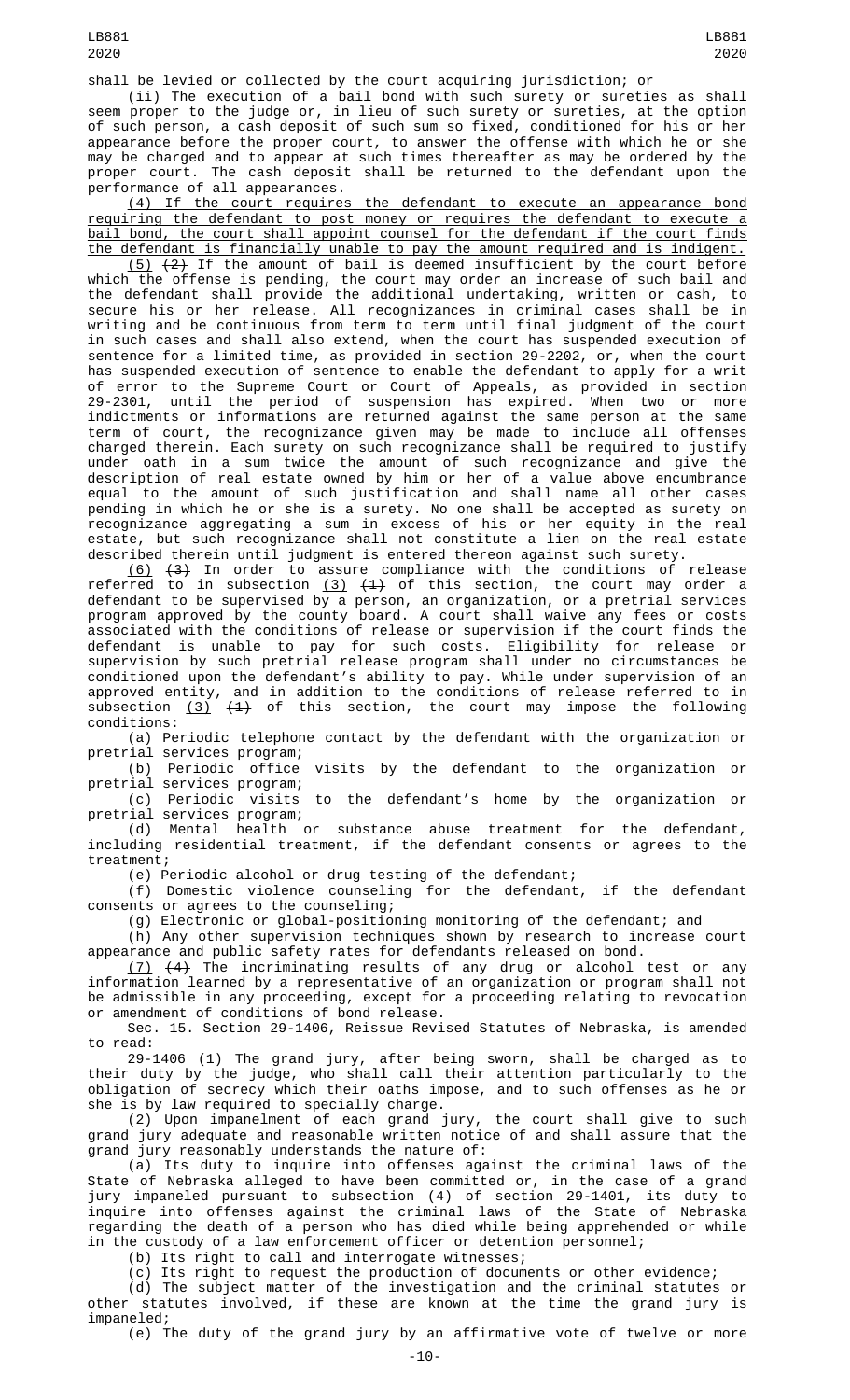members of the grand jury to determine, based on the evidence presented before it, whether or not there is probable cause for finding indictments and to determine the violations to be included in any such indictments;

(f) The requirement that the grand jury may not return an indictment in cases of perjury unless at least two witnesses to the same fact present evidence establishing probable cause to return such an indictment; and

(g) In the case of a grand jury impaneled pursuant to subsection (4) of section 29-1401, if the grand jury returns a no true bill:

(i) The grand jury shall create a grand jury report with the assistance of the prosecuting attorney. The grand jury report shall briefly provide an explanation of the grand jury's findings and any recommendations the grand jury determines to be appropriate based upon the grand jury's investigation and deliberations; and

(ii) The no true bill and the grand jury report shall be filed with the court, where they shall be available for public review, along with the grand jury transcript provided for in  $\frac{\text{subsection}}{3}$  subdivision  $\frac{2}{2}(b)$  of section 29-1407.01.

Sec. 16. Section 29-1407.01, Revised Statutes Cumulative Supplement, 2018, is amended to read:

29-1407.01 (1) A certified or authorized reporter shall be present at all grand jury sessions. All grand jury proceedings and testimony from commencement to adjournment shall be reported. Except as otherwise provided in this section, no copies of transcripts of, or exhibits from, such proceedings shall be made  $\frac{available.}{(2)}$ 

 $(2)(a)$  Except as provided in subsection (3) of this section:  $subdivision (2)(b) of this section, the$ 

(a) The reporter's stenography notes and tape recordings shall be preserved and sealed and any transcripts which may be prepared shall be preserved, sealed, and filed with the court<u>;</u>  $\textcolor{red}{\div}$ 

 $(\underline{\mathfrak{b}})$  No release or destruction of the notes or transcripts shall occur without prior court approval; and -

(c) No copies of such transcript or exhibits shall be made available.

(3)(a) This subsection applies to (b) In the case of a grand jury impaneled pursuant to subsection (4) of section 29-1401<u>.</u> <del>, a</del>

 $(b)$  A transcript, including any exhibits of the grand jury proceedings, and a copy of such transcript and copies of such exhibits shall be prepared at court expense and shall be filed with the court—<del>where it shall be available for</del> public review. Such transcript shall not include the names of grand jurors or their deliberations.

(c) If the grand jury returns a no true bill, a copy of the transcript, including a copy of any exhibits, shall be available for public review upon written request to the clerk of the district court. Such review shall be made at a reasonable time set by the clerk of the district court. Except as otherwise provided in this subdivision, no copies of such transcript or exhibits shall be made available.

(d)(i) If the grand jury returns a true bill, once a trial court is assigned and the criminal case docketed, any of the parties to the criminal case, within five days of the criminal case being docketed, may file a motion for a protective order requesting a hearing before the trial court to request a delay of the public review of the transcript, including any exhibits, of the grand jury proceedings. Except as otherwise provided in this subdivision, no copies of such transcript or exhibits shall be made available.

(ii) If after a hearing the trial court grants the request for a protective order, then any public review of the transcript, including any exhibits, of the grand jury proceedings shall not take place until the conclusion of the criminal prosecution. Conclusion of the criminal prosecution means an acquittal, a dismissal, or, if there is a conviction, when the direct appeal process has concluded. Once the criminal prosecution has concluded, a copy of the transcript, including a copy of any exhibits, shall be available for public review upon written request to the clerk of the district court. Such review shall be made at a reasonable time set by the clerk of the district court. Except as otherwise provided in this subdivision, no copies of such transcript or exhibits shall be made available.

(iii) If after a hearing the trial court denies the request for a protective order, then a copy of the transcript, including a copy of any exhibits, shall be available for public review once the trial court's order is filed and upon written request to the clerk of the district court. Such review shall be made at a reasonable time set by the clerk of the district court. Except as otherwise provided in this subdivision, no copies of such transcript or exhibits shall be made available.

(iv) If no party to the criminal case files a motion for a protective order within the time provided in subdivision (3)(d)(i) of this section, then a copy of the transcript, including a copy of any exhibits, shall be available for public review upon written request to the clerk of the district court. Such review shall be made at a reasonable time set by the clerk of the district court. Except as otherwise provided in this subdivision, no copies of such transcript or exhibits shall be made available.

 $(4)$   $(3)$  Upon application by the prosecutor or by any witness after notice to the prosecutor, the court, for good cause, may enter an order to furnish to that witness a transcript of his or her own grand jury testimony or exhibits relating thereto.

(5) (4) Any witness summoned to testify before a grand jury, or an attorney for such witness with the witness's written approval, shall be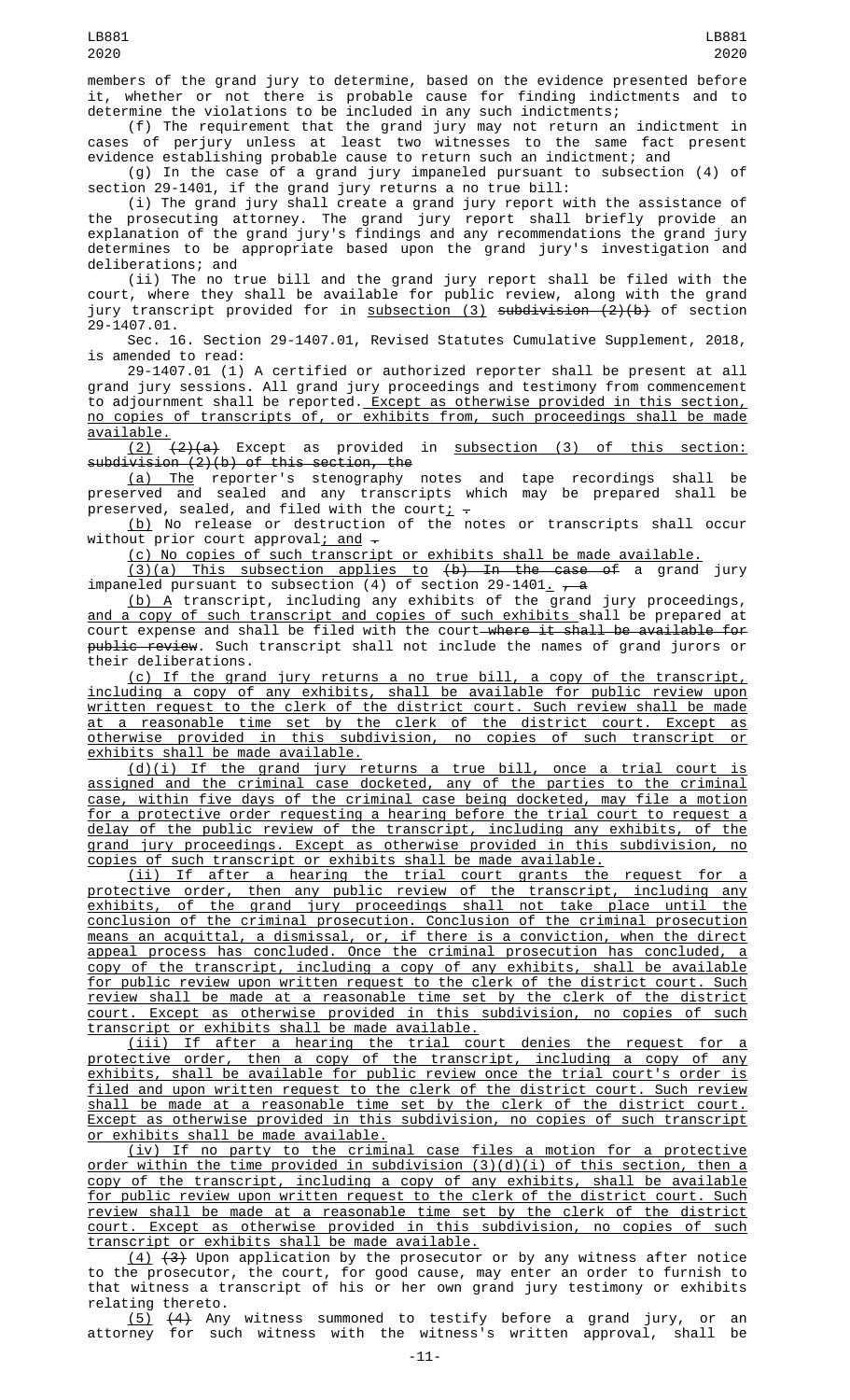LB881 2020

entitled, prior to testifying, to examine and copy at the witness's expense any statement in the possession of the prosecuting attorney or the grand jury which such witness has made that relates to the subject matter under inquiry by the grand jury. If a witness is proceeding in forma pauperis, he or she shall be furnished, upon request, a copy of such transcript and shall not pay a fee.

Sec. 17. Section 29-1822, Revised Statutes Cumulative Supplement, 2018, is amended to read:

29-1822 <u>(1) </u>A person who becomes mentally incompetent after the commission of <u>an offense</u> <del>a crime or misdemeanor</del> shall not be tried for the offense until such disability is removed as provided in section 29-1823 during the continuance of the incompetency.

<u>(2)</u> If, after <u>a</u> <del>the</del> verdict of guilty<u>, but</u> <del>and</del> before judgment <u>is</u> pronounced, a defendant such person becomes mentally incompetent, then no judgment shall be given until such disability is removed.

(3) If a defendant is sentenced to death and, while such incompetency sh<del>all continue; and if,</del> after judgment<u>, but</u> <del>and</del> before execution of the sentence, such person <u>becomes</u> <del>shall become</del> mentally incompetent, <del>then in case</del> the punishment be capital, the execution of the sentence thereof shall be stayed until such disability is removed the recovery of such person from the incompetency.

Sec. 18. Section 29-1823, Revised Statutes Supplement, 2019, is amended to read:

29-1823 (1) If at any time prior to <u>or during </u>trial it appears that the defendant has become mentally incompetent to stand trial, such disability may be called to the attention of the district or county court by the county attorney or city attorney, by the defendant, or by any person for the defendant. The judge of the district or county court of the county where the defendant is to be tried shall have the authority to determine whether or not the defendant is competent to stand trial. The judge may also cause such medical, psychiatric, or psychological examination of the defendant to be made as he or she deems warranted and hold such hearing as he or she deems necessary. The cost of the examination, when ordered by the court, shall be the expense of the county in which the crime is charged. The judge may allow any physician, psychiatrist, or psychologist a reasonable fee for his or her services, which amount, when determined by the judge, shall be certified to the county board which shall cause payment to be made. Should the judge determine after a hearing that the defendant is mentally incompetent to stand trial and that there is a substantial probability that the defendant will become competent within the <u>reasonably </u>foreseeable future, the judge shall order the defendant to be committed to the Department of Health and Human Services to provide appropriate treatment to restore competency. This may include commitment to a state hospital for the mentally ill, another appropriate stateowned or state-operated facility, or a contract facility or provider pursuant to an alternative treatment plan proposed by the department and approved by the court under subsection (2) of this section until such time as the disability may be removed.

(2)(a) If the department determines that treatment by a contract facility or provider is appropriate, the department shall file a report outlining its determination and such alternative treatment plan with the court. Within twenty-one days after the filing of such report, the court shall hold a hearing to determine whether such treatment is appropriate. The court may approve or deny such alternative treatment plan.

(b) A defendant shall not be eligible for treatment by a contract facility or provider under this subsection if the judge determines that the public's safety would be at risk.

(3) Within sixty days after entry of the order committing the defendant to the department six months after the commencement of the treatment ordered by the district or county court, and every sixty days six months thereafter until either the disability is removed or other disposition of the defendant has been made, the court shall hold a hearing to determine (a) whether the defendant is competent to stand trial or (b) whether or not there is a substantial probability that the defendant will become competent within the <u>reasonably</u> foreseeable future.

(4) If it is determined that there is not a substantial probability that the defendant will become competent within the reasonably foreseeable future, then the state shall either (a) commence the applicable civil commitment proceeding that would be required to commit any other person for an indefinite period of time or (b) release the defendant. If during the period of time between the <u>sixty-day</u> <del>six-month</del> review hearings set forth in subsection (3) of this section it is the opinion of the department that the defendant is competent to stand trial, the department shall file a report outlining its opinion with the court and within <u>seven</u> <del>twenty-one</del> days after such report being filed the court shall hold a hearing to determine whether or not the defendant is competent to stand trial. The state shall pay the cost of maintenance and care of the defendant during the period of time ordered by the court for treatment to remove the disability.

(5) The defendant, by and through counsel, may move to be discharged from the offenses charged in the complaint or information for the reason that there is not a substantial probability that the defendant will become competent within the reasonably foreseeable future.

(6) In determining whether there is a substantial probability that a defendant will become competent in the reasonably foreseeable future, the court shall take into consideration the likely length of any sentence that would be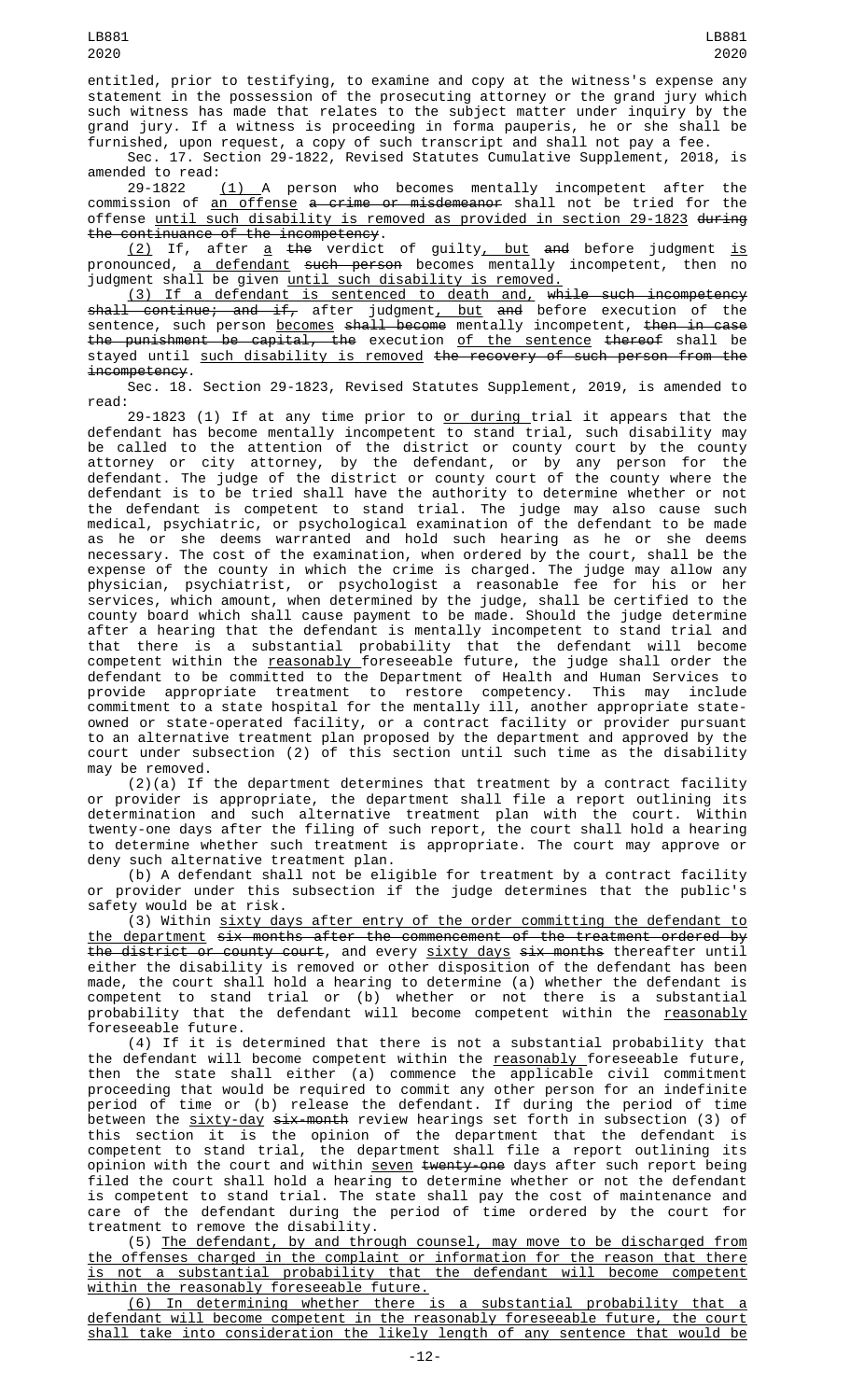imposed upon the defendant. If the court discharges the defendant, the court shall state whether such discharge is with or without prejudice. The department may establish a network of contract facilities and providers to provide competency restoration treatment pursuant to alternative treatment plans under this section. The department may create criteria for participation in such network and establish training in competency restoration treatment for participating contract facilities and providers.

Sec. 19. The Department of Health and Human Services may establish a network of contract facilities and providers to provide competency restoration treatment pursuant to alternative treatment plans under section 29-1823. The department may create criteria for participation in such network and establish training in competency restoration treatment for participating contract facilities and providers.

Sec. 20. Section 29-2004, Revised Statutes Cumulative Supplement, 2018, is amended to read:

29-2004 (1) All parties may stipulate that the jury may be selected up to thirty-one days prior to the date of trial. The stipulation must be unanimous among all parties and evidenced by a joint stipulation to the county court.

(2) In all cases, except as may be otherwise expressly provided, the accused shall be tried by a jury drawn, summoned, and impaneled according to provisions of the code of civil procedure, except that whenever in the opinion of the court the trial is likely to be a protracted one, the court may, immediately after the jury is impaneled and sworn, direct the calling of <del>one or</del> two additional jurors, to be known as alternate jurors.

(3)(a) The court may impanel up to six alternate jurors to replace any jurors who are unable to perform or who are disqualified from performing their duties.

(b) Alternate jurors must have the same qualifications and shall be selected and sworn in the same manner as any other juror.

(c) Unless a party objects, alternate jurors shall replace jurors in the same sequence in which the alternates were selected. An alternate juror who replaces a juror has the same authority as the other jurors.

(4) Such jurors shall be drawn from the same source and in the same manner, and have the same qualifications as regular jurors, and be subject to examination and challenge as such jurors, except that each party shall be allowed one peremptory challenge to each alternate juror. The alternate jurors shall take the proper oath or affirmation and shall be seated near the regular jurors with equal facilities for seeing and hearing the proceedings in the cause, and shall attend at all times upon the trial of the cause in company with the regular jurors. They shall obey all orders and admonitions of the court, and if the regular jurors are ordered to be kept in the custody of an officer during the trial of the cause, the alternate jurors shall also be kept with the other jurors.

(5)(a) The court may retain alternate jurors after the jury retires to deliberate, except that if and, except as hereinafter provided, shall be discharged upon the final submission of the cause to the jury. If an information charging a violation of section 28-303 and in which the death penalty is sought contains a notice of aggravation, the alternate jurors shall be retained as provided in section 29-2520.

(b) The court shall ensure that a retained alternate does not discuss the case with anyone until that alternate replaces a juror or is discharged. If an alternate replaces a juror after deliberations have begun, the court shall instruct the jury to begin its deliberations anew.

(6)(a) Each party is entitled to the following number of additional peremptory challenges to prospective alternate jurors:

(i) One additional peremptory challenge is permitted when one or two alternates are impaneled;

(ii) Two additional peremptory challenges are permitted when three or four alternates are impaneled; and

(iii) Three additional peremptory challenges are permitted when five or six alternates are impaneled.

(b) The additional peremptory challenges provided in this subsection may only be used to remove alternate jurors.

(7) In construing and applying this section, courts shall consider Federal Rule of Criminal Procedure 24 and case law interpreting such rule. If, before the final submission of the cause a regular juror dies or is discharged, the court shall order the alternate juror, if there is but one, to take his or her place in the jury box. If there are two alternate jurors the court shall select one by lot, who shall then take his or her place in the jury box. After an alternate juror is in the jury box he or she shall be subject to the same rules as a regular juror.

Sec. 21. Section 29-2005, Revised Statutes Cumulative Supplement, 2018, is amended to read:

29-2005 Except as otherwise provided in section 29-2004 for peremptory challenges to alternate jurors:

(1) Every Every person arraigned for any crime punishable with death, or imprisonment for life, shall be admitted on his or her trial to a peremptory challenge of twelve jurors, and no more;

(2) Every every person arraigned for any offense that may be punishable by imprisonment for a term exceeding eighteen months and less than life, shall be admitted to a peremptory challenge of six jurors;

<u>(3) In</u> <del>and in</del> all other criminal trials, the defendant shall be allowed a peremptory challenge of three jurors<u>; and</u>  $\texttt{-}$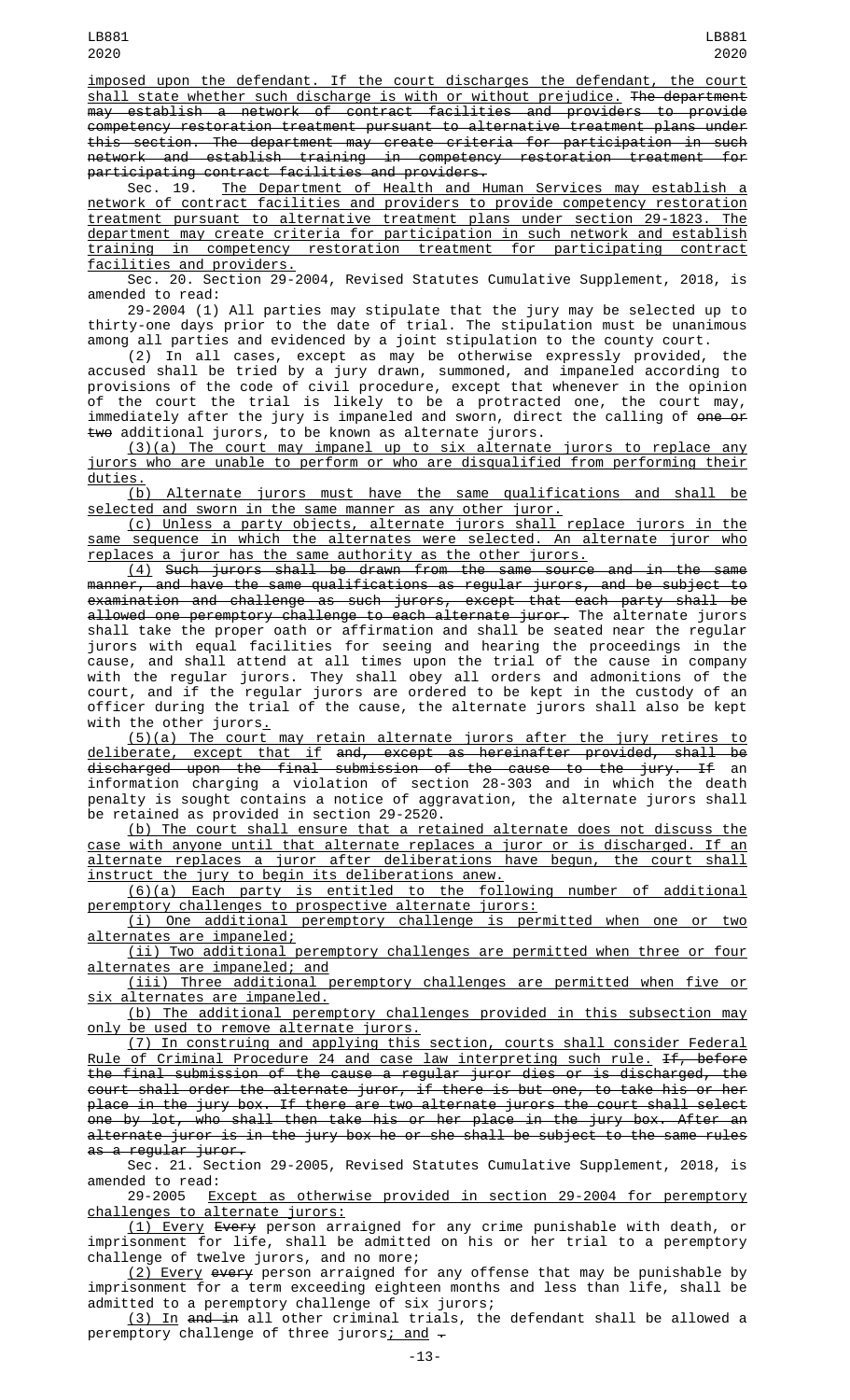(4) The attorney prosecuting on behalf of the state shall be admitted to a peremptory challenge of twelve jurors in all cases when the offense is punishable with death or imprisonment for life, six jurors when the offense is punishable by imprisonment for a term exceeding eighteen months and less than life, and three jurors in all other cases<del>; Provided, that in all cases where</del> alternate jurors are called, as provided in section 29-2004, then in that case both the defendant and the attorney prosecuting for the state shall each be allowed one added peremptory challenge to each alternate juror.

Sec. 22. <u>A defendant charged with any offense or offenses shall not be</u> held in custody awaiting trial on such offense or offenses for a period of time longer than the maximum possible sentence of imprisonment authorized for such offense or offenses. On the next judicial day after expiration of such deadline, the defendant shall be released on such defendant's personal recognizance, subject to conditions of release the court may impose after a hearing.

Sec. 23. Section 29-2206, Revised Statutes Cumulative Supplement, 2018, is amended to read:

29-2206 (1)(a) In all cases in which courts or magistrates have now or may hereafter have the power to punish offenses, either in whole or in part, by requiring the offender to pay fines or costs, or both, such courts or magistrates may make it a part of the sentence that the party stand committed and be imprisoned in the jail of the proper county until the fines or costs are paid or secured to be paid or the offender is otherwise discharged according to law if the court or magistrate determines that the offender has the financial ability to pay such fines or costs. The court or magistrate may make such determination at the sentencing hearing or at a separate hearing prior to sentencing. A separate hearing shall not be required. In making such determination, the court or magistrate may consider the information or evidence adduced in an earlier proceeding pursuant to section 29-3902, 29-3903, 29-3906, or 29-3916. At any such hearing, the offender shall have the opportunity to present information as to his or her income, assets, debts, or other matters affecting his or her financial ability to pay. Following such hearing and prior to imposing sentence, the court or magistrate shall determine the offender's financial ability to pay the fines or costs, including his or her financial ability to pay in installments under subsection (2) of this section.

(b) If the court or magistrate determines that the offender is financially able to pay the fines or costs and the offender refuses to pay, the court or magistrate may:

(i) Make it a part of the sentence that the offender stand committed and be imprisoned in the jail of the proper county until the fines or costs are paid or secured to be paid or the offender is otherwise discharged according to law; or

(ii) Order the offender, in lieu of paying such fines or costs, to complete community service for a specified number of hours pursuant to sections 29-2277 to 29-2279.

(c) If the court or magistrate determines that the offender is financially unable to pay the fines or costs, the court or magistrate:

(i) Shall either:

(A) Impose a sentence without such fines or costs; or<br>(B) Enter an order pursuant to subdivision  $(1)(d)$  of this section (B) Enter an order pursuant to subdivision (1)(d) of this section discharging the offender of such fines or costs; and

(ii) May order, as a term of the offender's sentence or as a condition of probation, that he or she complete community service for a specified number of hours pursuant to sections 29-2277 to 29-2279.

(d) An order discharging the offender of any fines or costs shall be set forth in or accompanied by a judgment entry. Such order shall operate as a complete release of such fines or costs.

(2) If the court or magistrate determines, pursuant to subsection (1) of this section, that an offender is financially unable to pay such fines or costs in one lump sum but is financially capable of paying in installments, the court or magistrate shall make arrangements suitable to the court or magistrate and to the offender by which the offender may pay in installments. The court or magistrate shall enter an order specifying the terms of such arrangements and the dates on which payments are to be made. When the judgment of conviction provides for the suspension or revocation of a motor vehicle operator's license and the court authorizes the payment of fines or costs by installments, the revocation or suspension shall be effective as of the date of judgment.

(3) As an alternative to a lump-sum payment or as an alternative or in conjunction with installment payments, the court or magistrate may deduct fines or costs from a bond posted by the offender to the extent that such bond is not otherwise encumbered by a valid lien, levy, execution, or assignment to counsel of record or the person who posted the bond.<u> As an alternative to a lump-sum</u> payment or as an alternative or in conjunction with installment payments, the court or magistrate may, with the consent of the offender, deduct fines from a bond posted by the offender to the extent that such bond is not otherwise encumbered by a valid lien, levy, execution, or assignment to counsel of record or the person who posted the bond.

Sec. 24. Section 29-2264, Revised Statutes Cumulative Supplement, 2018, is amended to read:

29-2264 (1) Whenever any person is placed on probation by a court and satisfactorily completes the conditions of his or her probation for the entire period or is discharged from probation prior to the termination of the period of probation, the sentencing court shall issue an order releasing the offender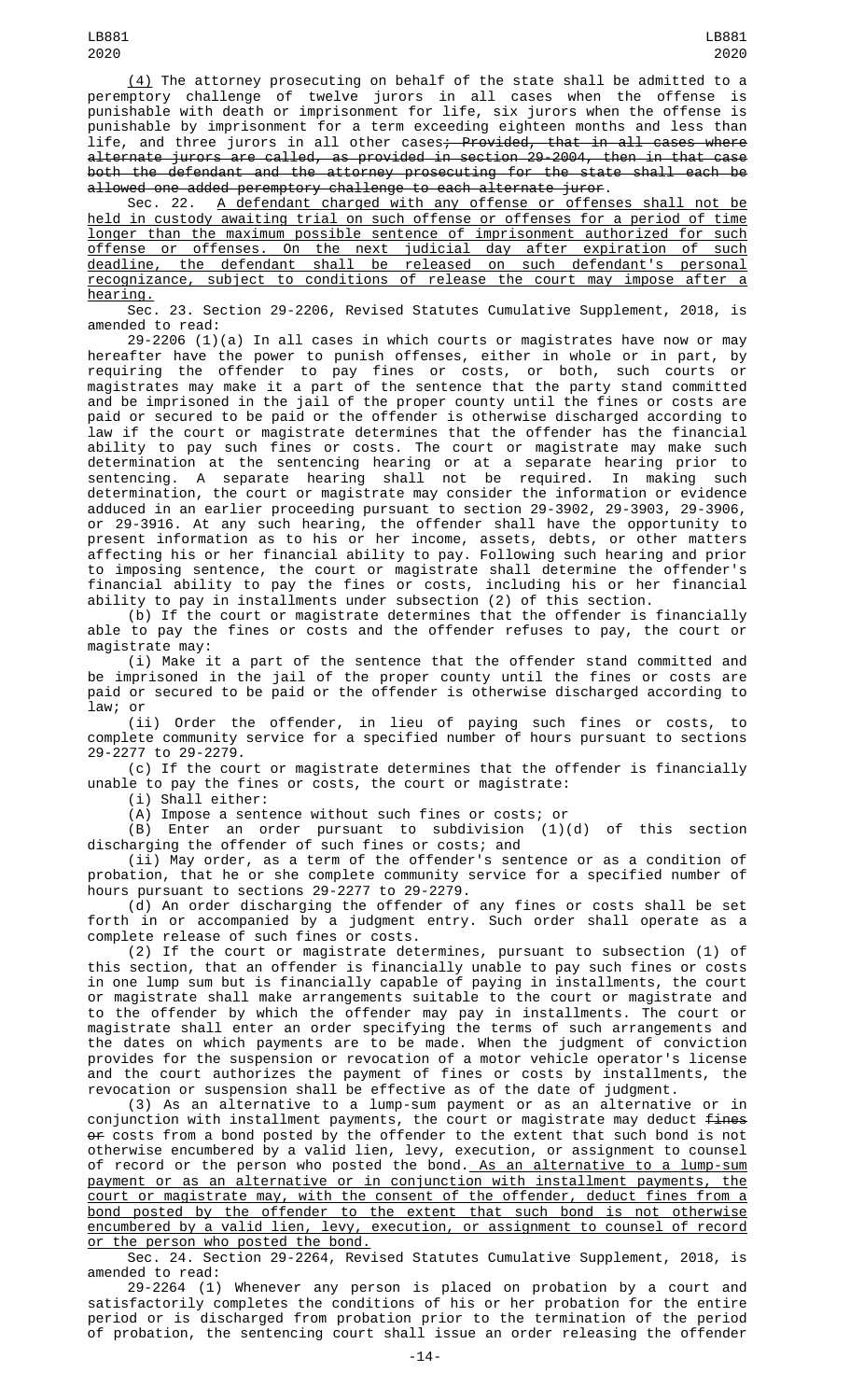from probation. Such order in all felony cases shall provide notice that the person's voting rights are restored two years after completion of probation. The order shall include information on restoring other civil rights through the pardon process, including application to and hearing by the Board of Pardons.

(2) Whenever any person is convicted of an <u>offense</u> <del>infraction, a</del> m<del>isdemeanor, or a felony</del> and is placed on probation by the court<u>,</u> <del>or</del> is sentenced to a fine only, <u>or is sentenced to community service, </u>he or she may, after satisfactory fulfillment of the conditions of probation for the entire period or after discharge from probation prior to the termination of the period of probation and after payment of any fine<u> and completion of any community</u> service, petition the sentencing court to set aside the conviction.

(3)(a) Except as provided in subdivision (3)(b) of this section, whenever any person is convicted of an offense and is sentenced other than as provided in subsection (2) of this section, but is not sentenced to a term of imprisonment of more than one year, such person may, after completion of his or her sentence, petition the sentencing court to set aside the conviction.

(b) A petition under subdivision (3)(a) of this section shall be denied if  $\frac{\text{filed:}}{(\text{i})}$ 

(i) By any person with a criminal charge pending in any court in the United States or in any other country;

(ii) During any period in which the person is required to register under the Sex Offender Registration Act;

(iii) For any misdemeanor or felony motor vehicle offense under section 28-306 or the Nebraska Rules of the Road; or

(iv) Within two years after a denial of a petition to set aside a conviction under this subsection.

 $(4)$   $(3)$  In determining whether to set aside the conviction, the court shall consider:

(a) The behavior of the offender after sentencing;

(b) The likelihood that the offender will not engage in further criminal activity; and

(c) Any other information the court considers relevant.

 $(5)$   $(4)$  The court may grant the offender's petition and issue an order setting aside the conviction when in the opinion of the court the order will be in the best interest of the offender and consistent with the public welfare. The order shall:

(a) Nullify the conviction; and

(b) Remove all civil disabilities and disqualifications imposed as a result of the conviction<u>; and</u>  $\hbox{-}$ 

(c) Notify the offender that he or she should consult with an attorney regarding the effect of the order, if any, on the offender's ability to possess a firearm under state or federal law.

(6) (5) The setting aside of a conviction in accordance with the Nebraska Probation Administration Act shall not:

(a) Require the reinstatement of any office, employment, or position which was previously held and lost or forfeited as a result of the conviction;

(b) Preclude proof of a plea of guilty whenever such plea is relevant to the determination of an issue involving the rights or liabilities of someone other than the offender;

(c) Preclude proof of the conviction as evidence of the commission of the <u>offense</u> i<del>nfraction, misdemeanor, or felony</del> whenever the fact of its commission is relevant for the purpose of impeaching the offender as a witness, except that the order setting aside the conviction may be introduced in evidence;

(d) Preclude use of the conviction for the purpose of determining sentence on any subsequent conviction of a criminal offense;

(e) Preclude the proof of the conviction as evidence of the commission of the offense infraction, misdemeanor, or felony in the event an offender is charged with a subsequent offense and the penalty provided by law is increased if the prior conviction is proved;

(f) Preclude the proof of the conviction to determine whether an offender is eligible to have a subsequent conviction set aside in accordance with the Nebraska Probation Administration Act;

(g) Preclude use of the conviction as evidence of commission of the <u>offense</u> <del>infraction, misdemeanor, or felony</del> for purposes of determining whether an application filed or a license issued under sections 71-1901 to 71-1906.01, the Child Care Licensing Act, or the Children's Residential Facilities and Placing Licensure Act or a certificate issued under sections 79-806 to 79-815 should be denied, suspended, or revoked;

(h) Preclude use of the conviction as evidence of incompetence, neglect of duty, physical, mental, or emotional incapacity, or final conviction of or pleading guilty or nolo contendere to a felony for purposes of determining whether an application filed or a certificate issued under sections 81-1401 to 81-1414.10 should be denied, suspended, or revoked;

(i) Preclude proof of the conviction as evidence whenever the fact of the conviction is relevant to a determination of the registration period under section  $29-4005$ ; $-0f$ 

(j) Relieve a person who is convicted of an offense for which registration is required under the Sex Offender Registration Act of the duty to register and to comply with the terms of the act $\frac{1}{L}$  -

(k) Preclude use of the conviction for purposes of section 28-1206; (l) Affect the right of a victim of a crime to prosecute or defend a civil

<u>action;</u>

(m) Affect the assessment or accumulation of points under section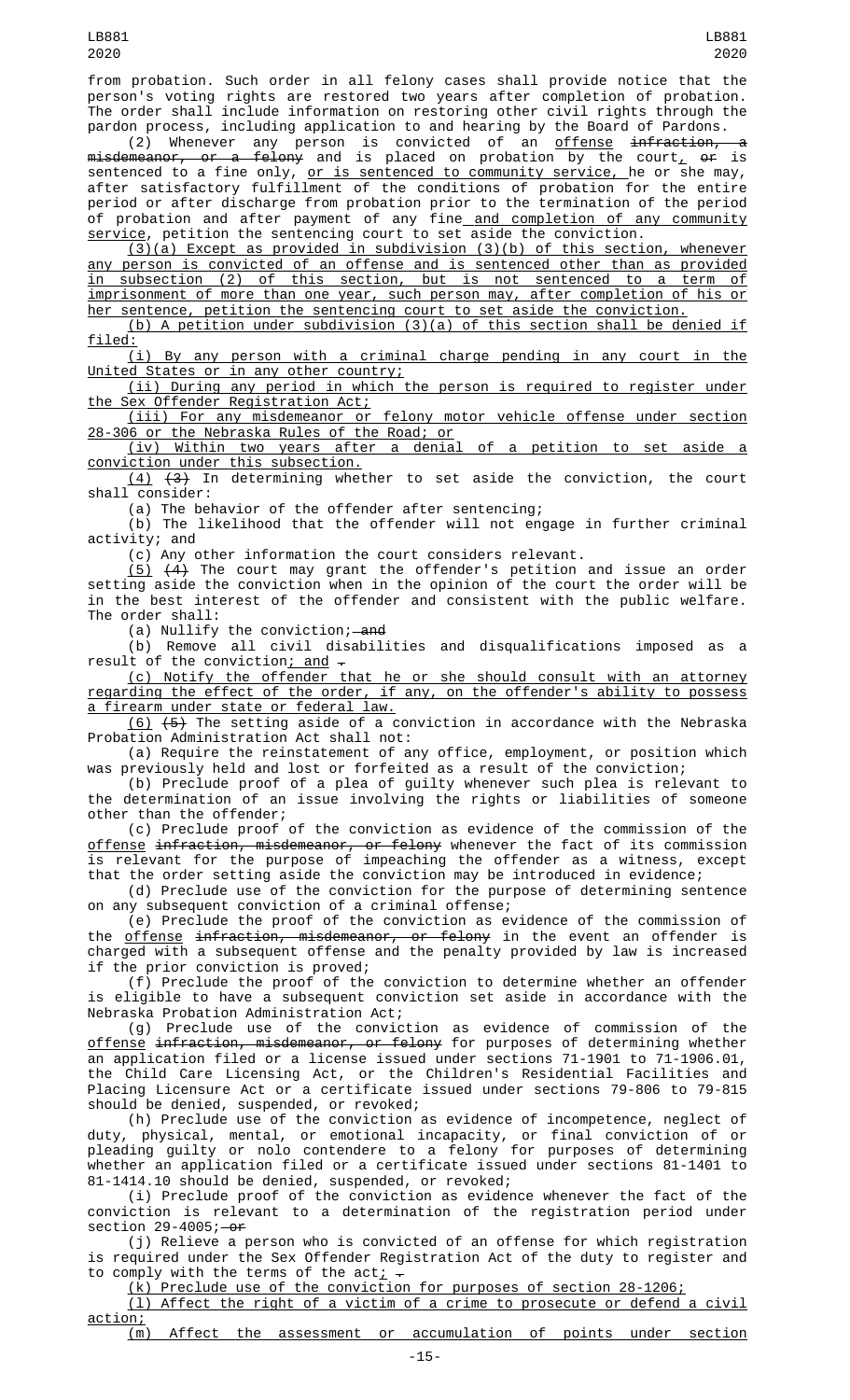60-4,182; or

(n) Affect eligibility for, or obligations relating to, a commercial driver's license.

(7) For purposes of this section, offense means any violation of the criminal laws of this state or any political subdivision of this state including, but not limited to, any felony, misdemeanor, infraction, traffic infraction, violation of a city or village ordinance, or violation of a county resolution.

 $(8)$   $(6)$  Except as otherwise provided for the notice in subsection (1) of this section, changes made to this section by Laws 2005, LB 713, shall be retroactive in application and shall apply to all persons, otherwise eligible in accordance with the provisions of this section, whether convicted prior to, on, or subsequent to September 4, 2005.

<u>(9)</u> <del>(7)</del> The changes made to this section by Laws 2018, LB146, <u>and this</u> legislative bill shall be retroactive in application and shall apply to all  $person<sub>\tau</sub>$  otherwise eligible <u>under</u> in accordance with the provisions of this section, without regard to the date of the conviction sought to be set aside whether convicted prior to, on, or subsequent to July 19, 2018.

Sec. 25. Section 29-3005, Revised Statutes Cumulative Supplement, 2018, is amended to read:

29-3005 (1) For purposes of this section:

(a) Prostitution-related offense includes:

(i) Prostitution under section 28-801, solicitation of prostitution under section 28-801.01, keeping a place of prostitution under section 28-804, public indecency under section 28-806, or loitering for the purpose of engaging in prostitution or related or similar offenses under local ordinances; and

(ii) Attempt, conspiracy, solicitation, being an accessory to, aiding and abetting, aiding the consummation of, or compounding a felony with any of the offenses in subdivision (1)(a) of this section as the underlying offense;

(b) Trafficker means a person who engages in sex trafficking or sex trafficking of a minor as defined in section 28-830; and

(c) Victim of sex trafficking means a person subjected to sex trafficking or sex trafficking of a minor, as those terms are defined in section 28-830.

(2) At any time following the completion of sentence or disposition, a victim of sex trafficking convicted in county or district court of, or adjudicated in a juvenile court for, (a) a prostitution-related offense committed while the movant was a victim of sex trafficking or proximately caused by the movant's status as a victim of sex trafficking or (b) any other offense committed as a direct result of, or proximately caused by, the movant's status as a victim of sex trafficking, may file a motion to set aside such conviction or adjudication. The motion shall be filed in the county, district, or separate juvenile court of the county in which the movant was convicted or adjudicated.

(3)(a) If the court finds that the movant was a victim of sex trafficking at the time of the prostitution-related offense or finds that the movant's participation in the prostitution-related offense was proximately caused by the movant's status as a victim of sex trafficking, the court shall grant the motion to set aside a conviction or an adjudication for such prostitutionrelated offense.

(b) If the court finds that the movant's participation in an offense other than a prostitution-related offense was a direct result of or proximately caused by the movant's status as a victim of sex trafficking, the court shall grant the motion to set aside a conviction or an adjudication for such offense.

(4) Official documentation of a movant's status as a victim of sex trafficking at the time of the prostitution-related offense or other offense shall create a rebuttable presumption that the movant was a victim of sex trafficking at the time of the prostitution-related offense or other offense. Such official documentation shall not be required to obtain relief under this section. Such official documentation includes:

(a) A copy of an official record, certification, or eligibility letter from a federal, state, tribal, or local proceeding, including an approval notice or an enforcement certification generated from a federal immigration proceeding, that shows that the movant is a victim of sex trafficking; or

(b) An affidavit or sworn testimony from an attorney, a member of the clergy, a medical professional, a trained professional staff member of a victim services organization, or other professional from whom the movant has sought legal counsel or other assistance in addressing the trauma associated with being a victim of sex trafficking.

(5) In considering whether the movant is a victim of sex trafficking, the court may consider any other evidence the court determines is of sufficient credibility and probative value, including an affidavit or sworn testimony. Examples of such evidence include, but are not limited to:

(a) Branding or other tattoos on the movant that identified him or her as having a trafficker;

(b) Testimony or affidavits from those with firsthand knowledge of the movant's involvement in the commercial sex trade such as solicitors of commercial sex, family members, hotel workers, and other individuals trafficked by the same individual or group of individuals who trafficked the movant;

(c) Financial records showing profits from the commercial sex trade, such as records of hotel stays, employment at indoor venues such as massage parlors, bottle clubs, or strip clubs, or employment at an escort service;

(d) Internet listings, print advertisements, or business cards used to promote the movant for commercial sex; or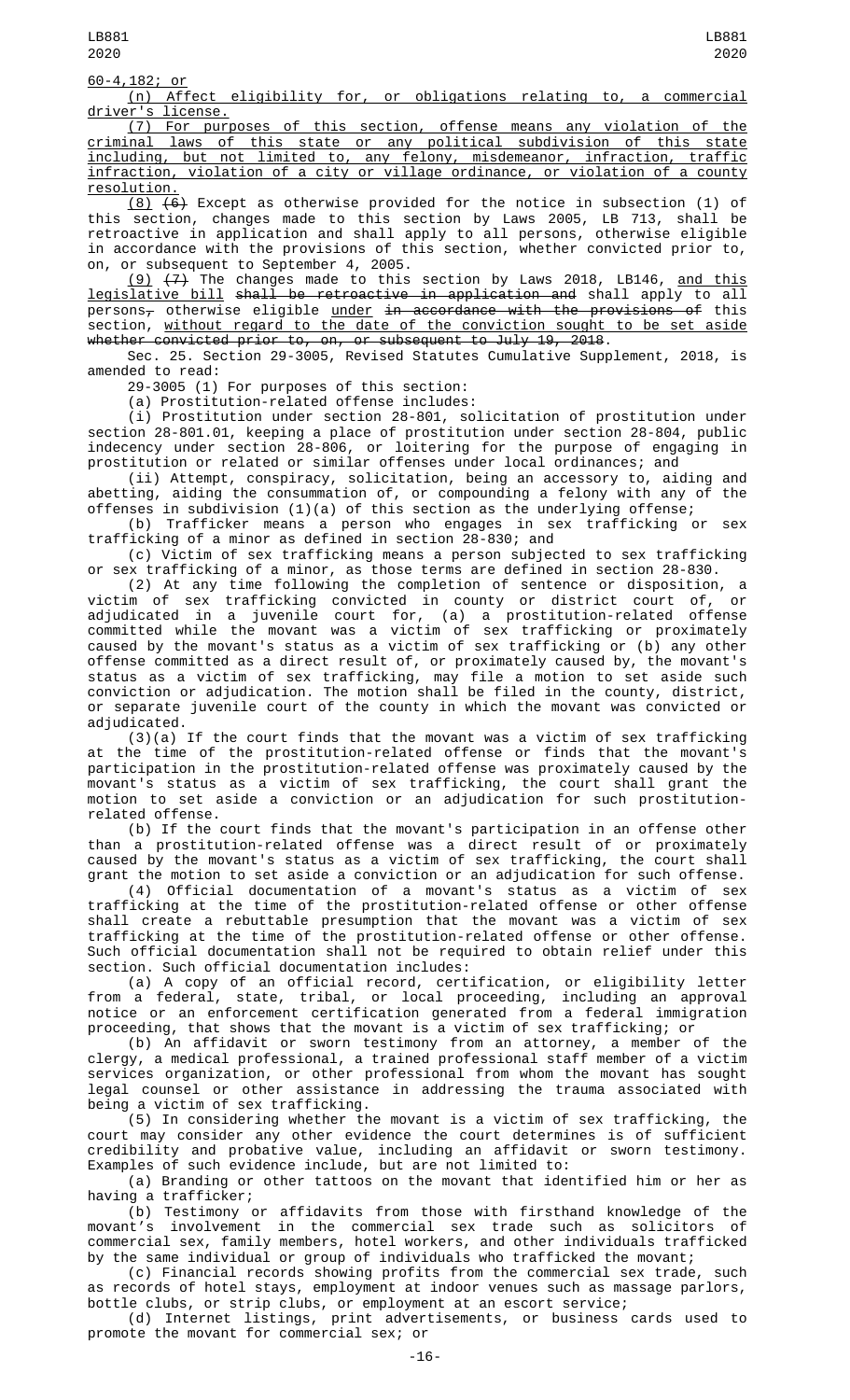(e) Email, text, or voicemail records between the movant, the trafficker, or solicitors of sex that reveal aspects of the sex trade such as behavior patterns, meeting times, or payments or examples of the trafficker exerting force, fraud, or coercion over the movant.

(6) Upon request of a movant, any hearing relating to the motion shall be conducted in camera. The rules of evidence shall not apply at any hearing relating to the motion.

(7) An order setting aside a conviction or an adjudication under this section shall have the same effect as an order setting aside a conviction as provided in subsections  $(5)$   $(4)$  and  $(6)$   $(5)$  of section 29-2264.

Sec. 26. Section 29-4003, Revised Statutes Supplement, 2019, is amended to read:

29-4003 (1)(a) The Sex Offender Registration Act applies to any person who on or after January 1, 1997:

(i) Has ever pled guilty to, pled nolo contendere to, or been found guilty of any of the following:

(A) Kidnapping of a minor pursuant to section 28-313, except when the person is the parent of the minor and was not convicted of any other offense in this section;

(B) False imprisonment of a minor pursuant to section 28-314 or 28-315;

(C) Sexual assault pursuant to section 28-319 or 28-320;

(D) Sexual abuse by a school employee pursuant to section 12 of this act;

(E) (D) Sexual assault of a child in the second or third degree pursuant to section 28-320.01;

 $(F)$   $(F)$  Sexual assault of a child in the first degree pursuant to section 28-319.01;

(G)  $(F)$  Sexual abuse of a vulnerable adult or senior adult pursuant to subdivision (1)(c) of section 28-386;

(H) (G) Incest of a minor pursuant to section 28-703;

(I) (H) Pandering of a minor pursuant to section 28-802;

(J) (I) Visual depiction of sexually explicit conduct of a child pursuant to section 28-1463.03 or subdivision (2)(b) or (c) of section 28-1463.05;

(K) (J) Knowingly possessing any visual depiction of sexually explicit conduct which has a child as one of its participants or portrayed observers pursuant to subsection (1) or (4) of section 28-813.01;

(L) (K) Criminal child enticement pursuant to section 28-311;

 $(M)$   $(H)$  Child enticement by means of an electronic communication device pursuant to section 28-320.02;

(N) (M) Debauching a minor pursuant to section 28-805; or

(O) (N) Attempt, solicitation, aiding or abetting, being an accessory, or conspiracy to commit an offense listed in subdivisions (1)(a)(i)(A) through <u>(1)</u>  $(a)(i)(N)$   $(1)(a)(i)(M)$  of this section;

(ii) Has ever pled guilty to, pled nolo contendere to, or been found guilty of any offense that is substantially equivalent to a registrable offense under subdivision (1)(a)(i) of this section by any village, town, city, state, territory, commonwealth, or other jurisdiction of the United States, by the United States Government, by court-martial or other military tribunal, or by a foreign jurisdiction, notwithstanding a procedure comparable in effect to that described under section 29-2264 or any other procedure to nullify a conviction other than by pardon;

(iii) Is incarcerated in a jail, a penal or correctional facility, or any other public or private institution or is under probation or parole as a result of pleading guilty to or being found guilty of a registrable offense under subdivision (1)(a)(i) or (ii) of this section prior to January 1, 1997; or

(iv) Enters the state and is required to register as a sex offender under the laws of another village, town, city, state, territory, commonwealth, or other jurisdiction of the United States.

(b) In addition to the registrable offenses under subdivision (1)(a) of this section, the Sex Offender Registration Act applies to any person who on or after January 1, 2010:

(i)(A) Except as provided in subdivision  $(1)(b)(i)(B)$  of this section, has ever pled guilty to, pled nolo contendere to, or been found guilty of any of the following:

(I) Murder in the first degree pursuant to section 28-303;

(II) Murder in the second degree pursuant to section 28-304;

(III) Manslaughter pursuant to section 28-305;

(IV) Assault in the first degree pursuant to section 28-308;

(V) Assault in the second degree pursuant to section 28-309; (VI) Assault in the third degree pursuant to section 28-310;

(VII) Stalking pursuant to section 28-311.03;

(VIII) Violation of section 28-311.08 requiring registration under the act pursuant to subsection (6) of section 28-311.08;

(IX) Kidnapping pursuant to section 28-313;

(X) False imprisonment pursuant to section 28-314 or 28-315;

(XI) Sexual abuse of an inmate or parolee in the first degree pursuant to section 28-322.02;

(XII) Sexual abuse of an inmate or parolee in the second degree pursuant to section 28-322.03;

(XIII) Sexual abuse of a protected individual pursuant to section 28-322.04;

(XIV) Incest pursuant to section 28-703;

(XV) Child abuse pursuant to subdivision (1)(d) or (e) of section 28-707;

(XVI) Enticement by electronic communication device pursuant to section